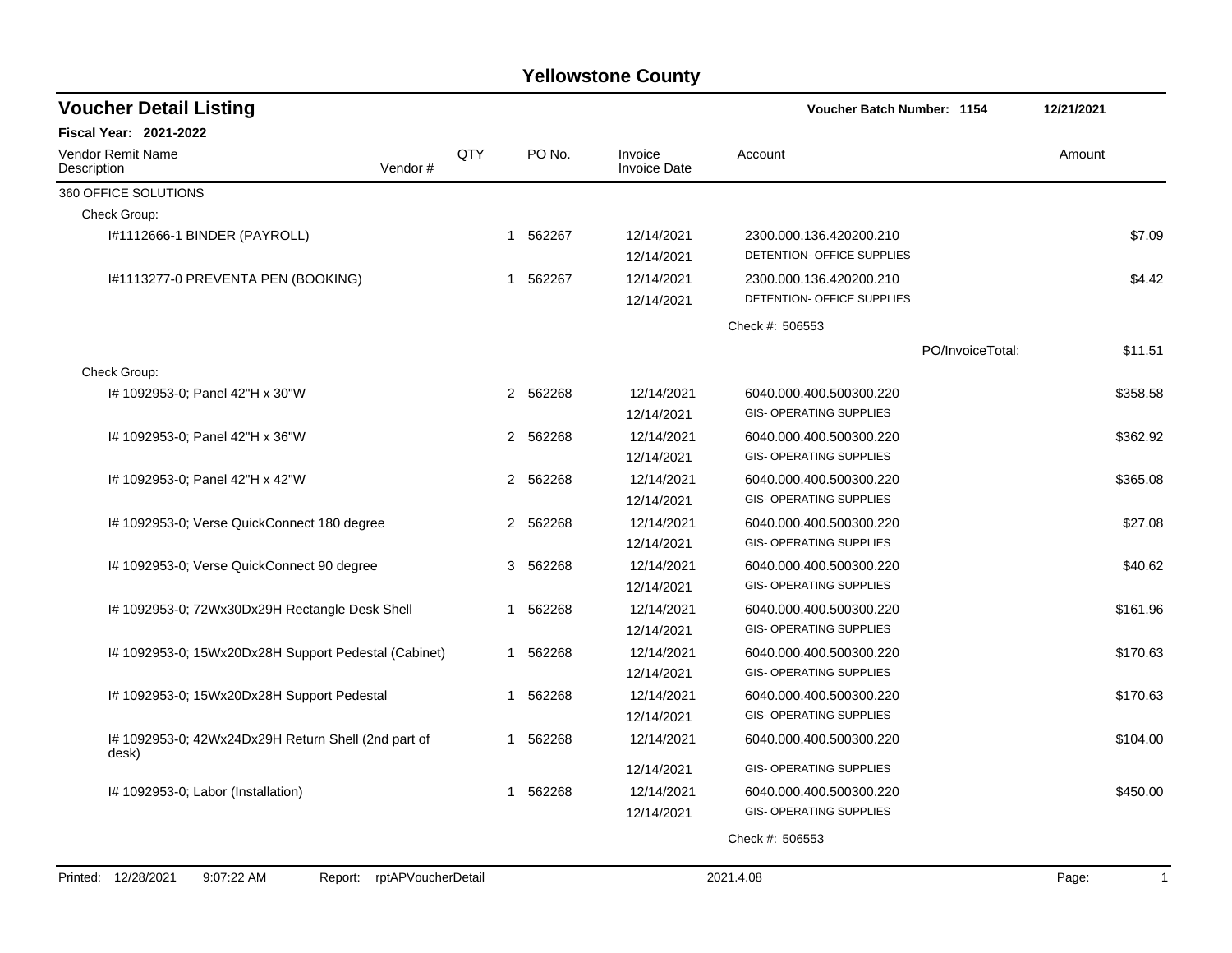| <b>Voucher Detail Listing</b>               |         |     |              |                                | Voucher Batch Number: 1154                                   |                  | 12/21/2021 |
|---------------------------------------------|---------|-----|--------------|--------------------------------|--------------------------------------------------------------|------------------|------------|
| <b>Fiscal Year: 2021-2022</b>               |         |     |              |                                |                                                              |                  |            |
| Vendor Remit Name<br>Description            | Vendor# | QTY | PO No.       | Invoice<br><b>Invoice Date</b> | Account                                                      |                  | Amount     |
|                                             |         |     |              |                                |                                                              | PO/InvoiceTotal: | \$2,211.50 |
| Check Group:                                |         |     |              |                                |                                                              |                  |            |
| I# 1115170-0; Verse Connector 180 Degree    |         |     | 2 562269     | 12/14/2021<br>12/14/2021       | 6040.000.400.500300.220<br><b>GIS- OPERATING SUPPLIES</b>    |                  | \$56.00    |
|                                             |         |     |              |                                | Check #: 506553                                              |                  |            |
|                                             |         |     |              |                                |                                                              | PO/InvoiceTotal: | \$56.00    |
| Check Group:                                |         |     |              |                                |                                                              |                  |            |
| I#1116293-0 PAPER, LEGAL/PADS               |         |     | 1 562300     | 12/16/2021<br>12/16/2021       | 2290.000.410.450400.210<br><b>EXTENSION- OFFICE SUPPLIES</b> |                  | \$17.24    |
| I#1115796-0 CRTDG, LSR                      |         |     | 1 562300     | 12/16/2021<br>12/16/2021       | 2290.000.410.450400.210<br><b>EXTENSION- OFFICE SUPPLIES</b> |                  | \$111.55   |
| 1#1115522-0 POCKET, LTR                     |         |     | 562300<br>-1 | 12/16/2021<br>12/16/2021       | 2290.000.410.450400.210<br><b>EXTENSION- OFFICE SUPPLIES</b> |                  | \$27.00    |
|                                             |         |     |              |                                | Check #: 506553                                              |                  |            |
|                                             |         |     |              |                                |                                                              | PO/InvoiceTotal: | \$155.79   |
| Check Group:                                |         |     |              |                                |                                                              |                  |            |
| #1115490-0; REPORT COVERS                   |         |     | 1 562301     | 12/16/2021<br>12/16/2021       | 1000.000.124.420600.210<br>DES- OFFICE SUPPLIES              |                  | \$16.41    |
| I#1114685-0; REPORT COVERS                  |         |     | 1 562301     | 12/16/2021<br>12/16/2021       | 1000.000.124.420600.210<br><b>DES- OFFICE SUPPLIES</b>       |                  | \$15.28    |
| I#1114685-1; REORT COVERS                   |         |     | 1 562301     | 12/16/2021<br>12/16/2021       | 1000.000.124.420600.210<br><b>DES- OFFICE SUPPLIES</b>       |                  | \$15.78    |
|                                             |         |     |              |                                | Check #: 506553                                              |                  |            |
|                                             |         |     |              |                                |                                                              | PO/InvoiceTotal: | \$47.47    |
|                                             |         |     |              |                                |                                                              | Vendor Total:    | \$2,482.27 |
| ADVANCED CHEMICAL SOLUTIONS<br>Check Group: |         |     |              |                                |                                                              |                  |            |
| DETENTION- OPERATING SUPPLIES               |         |     | $-1$ 562265  | 12/14/2021                     | 2300.000.136.420200.220                                      |                  | (\$127.42) |
|                                             |         |     |              | 12/14/2021                     | DETENTION- OPERATING SUPPLIES                                |                  |            |
|                                             |         |     |              |                                |                                                              |                  |            |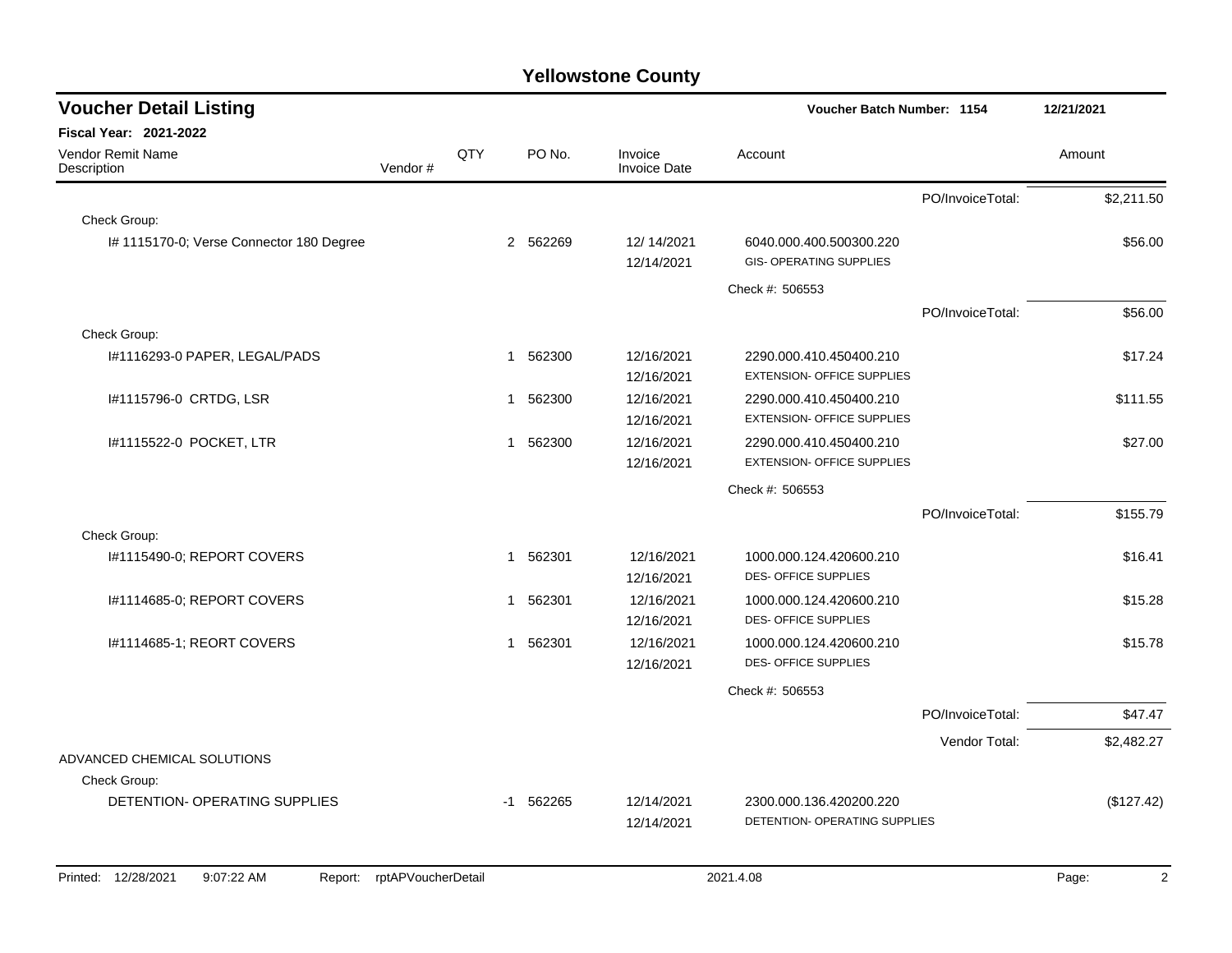| <b>Voucher Detail Listing</b>        |         |     |                          |                                | Voucher Batch Number: 1154                             | 12/21/2021 |
|--------------------------------------|---------|-----|--------------------------|--------------------------------|--------------------------------------------------------|------------|
| <b>Fiscal Year: 2021-2022</b>        |         |     |                          |                                |                                                        |            |
| Vendor Remit Name<br>Description     | Vendor# | QTY | PO No.                   | Invoice<br><b>Invoice Date</b> | Account                                                | Amount     |
| I#122229 HAND SANITIZER ALCO FREE    |         |     | 562265<br>$\overline{1}$ | 12/14/2021                     | 2300.000.136.420200.220                                | \$127.42   |
|                                      |         |     |                          | 12/14/2021                     | DETENTION- OPERATING SUPPLIES                          |            |
|                                      |         |     |                          |                                | Check #: 506554                                        |            |
|                                      |         |     |                          |                                | PO/InvoiceTotal:                                       | \$0.00     |
|                                      |         |     |                          |                                | Vendor Total:                                          | \$0.00     |
| ADVANCED PAYROLL SOLUTIONS           |         |     |                          |                                |                                                        |            |
| Check Group:                         |         |     |                          |                                |                                                        |            |
| 1#340 PR SVC K.W. 12/1-15/2021       |         |     | 1 562291                 | 12/15/2021                     | 7301.000.725.430900.398                                | \$239.75   |
|                                      |         |     |                          | 12/15/2021                     | <b>CUSTER CEM-VAR CONTRACT SVC</b>                     |            |
| I#340 PR SVC M.P. 12/1-15/2021       |         |     | 562291<br>$\mathbf{1}$   | 12/15/2021                     | 7301.000.725.430900.398<br>CUSTER CEM-VAR CONTRACT SVC | \$171.25   |
|                                      |         |     |                          | 12/15/2021                     |                                                        |            |
|                                      |         |     |                          |                                | Check #: 506555                                        |            |
|                                      |         |     |                          |                                | PO/InvoiceTotal:                                       | \$411.00   |
|                                      |         |     |                          |                                | Vendor Total:                                          | \$411.00   |
| <b>ALLSTREAM</b>                     |         |     |                          |                                |                                                        |            |
| Check Group:                         |         |     |                          |                                |                                                        |            |
| I#17890065 A#330179 12/01/21         |         |     | 562275<br>$\mathbf{1}$   | 12/14/2021<br>12/14/2021       | 2399.000.235.420250.345<br>YSC- TELEPHONE & TECHNOLOGY | \$44.92    |
|                                      |         |     |                          |                                |                                                        |            |
|                                      |         |     |                          |                                | Check #: 506556                                        |            |
|                                      |         |     |                          |                                | PO/InvoiceTotal:                                       | \$44.92    |
|                                      |         |     |                          |                                | Vendor Total:                                          | \$44.92    |
| ALTERATIONS AND MORE<br>Check Group: |         |     |                          |                                |                                                        |            |
| I#11/2022 UNIFORM PATCH SMART        |         |     | 4 562271                 | 12/14/2021                     | 2300.000.130.420110.226                                | \$32.00    |
|                                      |         |     |                          | 12/14/2021                     | ADMIN- CLOTHING & UNIFORMS                             |            |
| 1#11/2022 UNIFORM PATCH MILAN        |         |     | 562271<br>6              | 12/14/2021                     | 2300.000.136.420200.229                                | \$48.00    |
|                                      |         |     |                          | 12/14/2021                     | DETENTION- CLOTHING/UNIFORM STAFF                      |            |
| I#11/2022 HEM CO DANDREA             |         |     | 4 562271                 | 12/14/2021                     | 2300.000.136.420200.229                                | \$60.00    |
|                                      |         |     |                          | 12/14/2021                     | DETENTION- CLOTHING/UNIFORM STAFF                      |            |
|                                      |         |     |                          |                                |                                                        |            |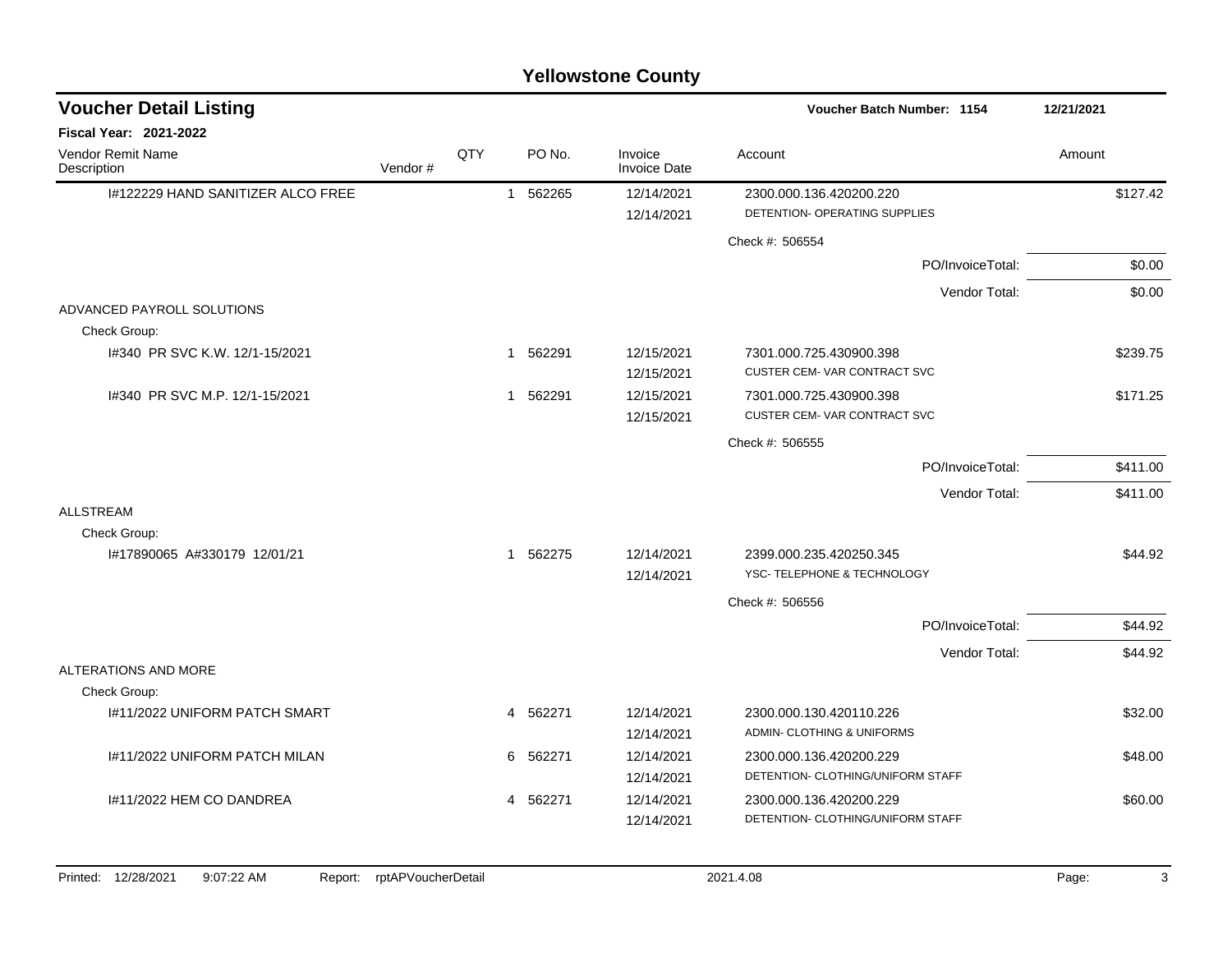| <b>Voucher Detail Listing</b>                 |                               |     |             |                                | Voucher Batch Number: 1154                                   | 12/21/2021 |
|-----------------------------------------------|-------------------------------|-----|-------------|--------------------------------|--------------------------------------------------------------|------------|
| <b>Fiscal Year: 2021-2022</b>                 |                               |     |             |                                |                                                              |            |
| Vendor Remit Name<br>Description              | Vendor#                       | QTY | PO No.      | Invoice<br><b>Invoice Date</b> | Account                                                      | Amount     |
| I#11/2022 UNIFORM PATCH DANDREA               |                               |     | 6 562271    | 12/14/2021                     | 2300.000.136.420200.229                                      | \$48.00    |
|                                               |                               |     |             | 12/14/2021                     | DETENTION- CLOTHING/UNIFORM STAFF                            |            |
|                                               |                               |     |             |                                | Check #: 506557                                              |            |
|                                               |                               |     |             |                                | PO/InvoiceTotal:                                             | \$188.00   |
| ANDERSON ZURMUEHLEN & CO<br>Check Group:      | 022568                        |     |             |                                | Vendor Total:                                                | \$188.00   |
| I#419288; CLIENT#133798.0 Final FY21 Audit    |                               |     | 1 562281    | 12/15/2021<br>12/15/2021       | 1000.000.111.410510.353<br>FINANCE- AUDIT & ACCOUNTING       | \$7,800.00 |
|                                               |                               |     |             |                                | Check #: 506558                                              |            |
|                                               |                               |     |             |                                | PO/InvoiceTotal:                                             | \$7,800.00 |
|                                               |                               |     |             |                                | Vendor Total:                                                | \$7,800.00 |
| ANGEL LIND'S DAIRY INC<br>Check Group:        |                               |     |             |                                |                                                              |            |
| # 8012925 A# YOUTHS / Dairy                   |                               |     | 1 562263    | 12/14/2021<br>12/14/2021       | 2399.000.235.420250.223<br>YSC-FOOD                          | \$162.75   |
|                                               |                               |     |             |                                | Check #: 506559                                              |            |
|                                               |                               |     |             |                                | PO/InvoiceTotal:                                             | \$162.75   |
|                                               |                               |     |             |                                | Vendor Total:                                                | \$162.75   |
| <b>BALCO UNIFORM CO INC</b><br>Check Group:   | 041513                        |     |             |                                |                                                              |            |
| 1#64673 PREM CUSTOM EMBLEM SHOULDER           |                               |     | 1000 562260 | 12/14/2021                     | 2300.000.136.420200.229                                      | \$1,478.59 |
|                                               |                               |     |             | 12/14/2021                     | DETENTION- CLOTHING/UNIFORM STAFF                            |            |
| 1#64673 PREMIER CUSTOM EMBLEM CHEST           |                               | 500 | 562260      | 12/14/2021<br>12/14/2021       | 2300.000.136.420200.229<br>DETENTION- CLOTHING/UNIFORM STAFF | \$455.00   |
|                                               |                               |     |             |                                | Check #: 506560                                              |            |
|                                               |                               |     |             |                                | PO/InvoiceTotal:                                             | \$1,933.59 |
|                                               |                               |     |             |                                | Vendor Total:                                                | \$1,933.59 |
| <b>BARGREEN ELLINGSON INC</b><br>Check Group: | 046659                        |     |             |                                |                                                              |            |
| Printed: 12/28/2021<br>9:07:22 AM             | rptAPVoucherDetail<br>Report: |     |             |                                | 2021.4.08                                                    | Page:<br>4 |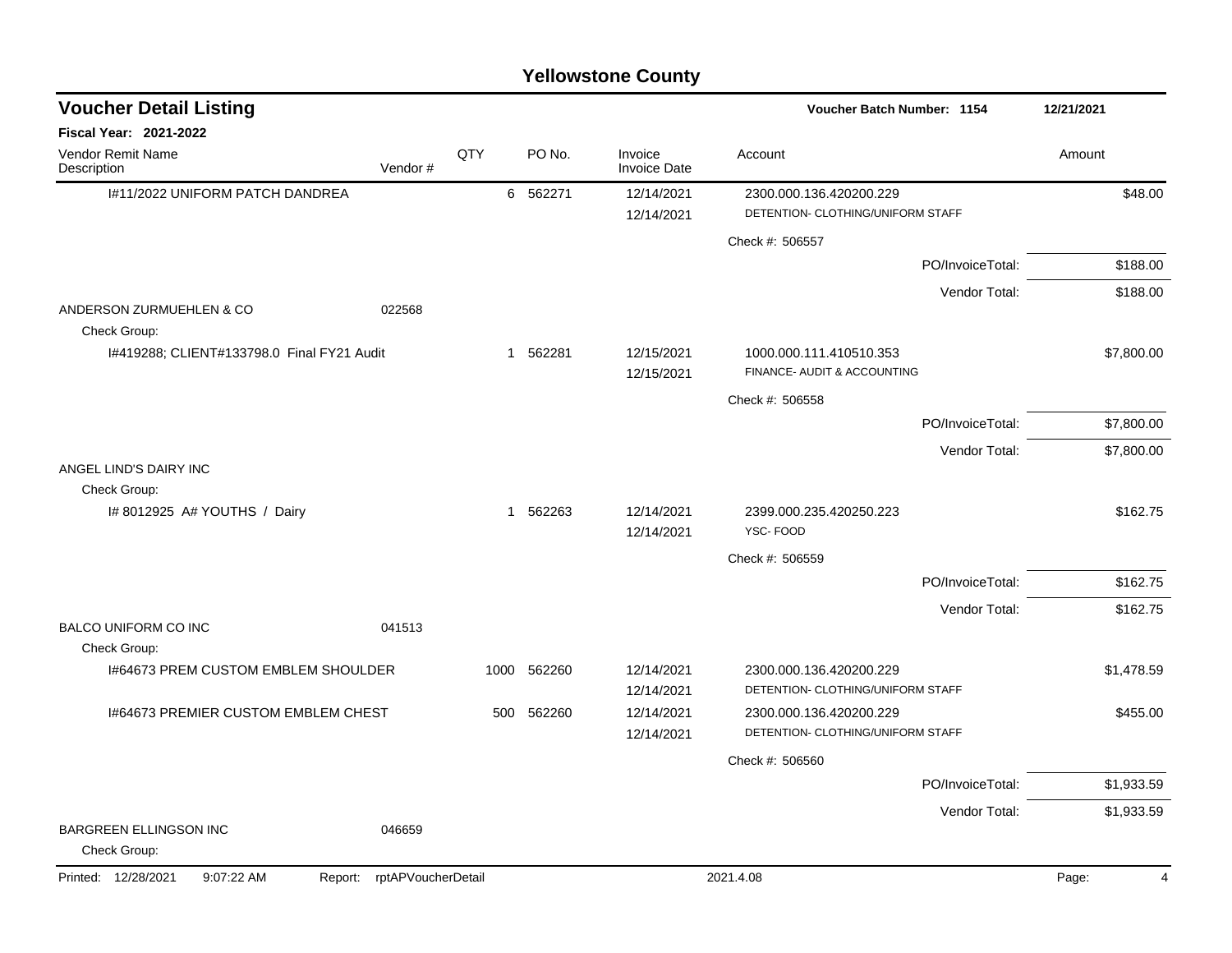#### I#010148551 TOILET PAPER 20 562262 12/14/2021 2300.000.136.420200.220 \$897.60 12/14/2021 DETENTION- OPERATING SUPPLIES I#010148551 FEM NAPKINS 24 562262 12/14/2021 2300.000.136.420200.220 \$1,252.56 12/14/2021 DETENTION- OPERATING SUPPLIES I#010148551 TAMPONS 24 562262 12/14/2021 2300.000.136.420200.220 \$2,278.56 12/14/2021 DETENTION- OPERATING SUPPLIES I#010148551 NITRILE GLOVES XL 100 562262 12/14/2021 2300.000.136.420200.220 \$1,282.00 12/14/2021 DETENTION- OPERATING SUPPLIES I#010148551 BROOM 1 562262 12/14/2021 2300.000.136.420200.224 \$10.45 12/14/2021 DETENTION- JANITORIAL SUPPLIES I#01045122 HAND SANITIZER 2 562262 12/14/2021 2300.000.136.420200.220 \$69.00 12/14/2021 DETENTION- OPERATING SUPPLIES Check #: 506561 PO/InvoiceTotal: \$5,790.17 Vendor Total: \$5,790.17 BILLINGS FIRE DEPARTMENT 038162 Check Group: I#2021-2450-07-11; AIR CARDS, INTEROP COMMS 8/04-9/03/21 1 562258 12/14/2021 1000.000.124.420600.340 \$200.70 12/14/2021 DES- UTILITIES I#2021-2450-07-11; AIR CARDS, INTROP COMMS 7/04-8/03 1 562258 12/14/2021 1000.000.124.420600.340 \$200.70 12/14/2021 DES- UTILITIES I#2021-2450-07-11; AIR CARDS, INTEROP COMMS; 9/04-10/03/21 1 562258 12/14/2021 1000.000.124.420600.340 \$200.70 12/14/2021 DES- UTILITIES I#2021-2450-07-11; AIR CARDS, INTEROP COMMS 10/04-11/03/21 1 562258 12/14/2021 1000.000.124.420600.340 \$200.70 12/14/2021 DES- UTILITIES Check #: 506562 PO/InvoiceTotal: \$802.80 Vendor Total: \$802.80 **Voucher Batch Number: Yellowstone County** Vendor Remit Name **Description Voucher Detail Listing Fiscal Year: 2021-2022 1154 12/21/2021** PO No. Invoice Account Amount Amount Amount Amount Vendor # QTY Invoice Date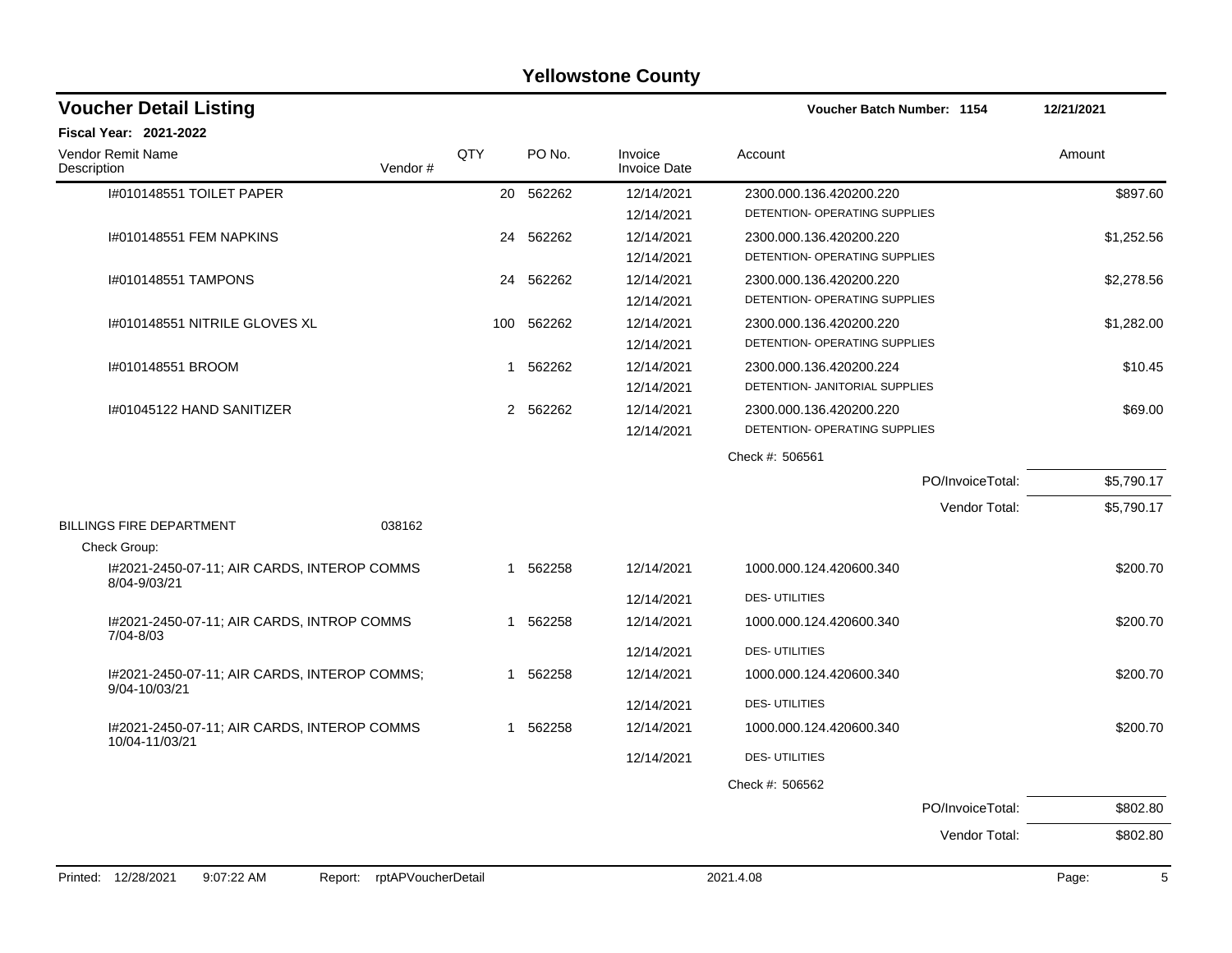| <b>Voucher Detail Listing</b>                     |                    |     |          |                                |                                                            | Voucher Batch Number: 1154 |            |
|---------------------------------------------------|--------------------|-----|----------|--------------------------------|------------------------------------------------------------|----------------------------|------------|
| <b>Fiscal Year: 2021-2022</b>                     |                    |     |          |                                |                                                            |                            |            |
| Vendor Remit Name<br>Description                  | Vendor#            | QTY | PO No.   | Invoice<br><b>Invoice Date</b> | Account                                                    |                            | Amount     |
| BNSF RAILWAY COMPANY.                             |                    |     |          |                                |                                                            |                            |            |
| Check Group:                                      |                    |     |          |                                |                                                            |                            |            |
| BFLW REPL CK #19972 CR-910-19-2099                |                    |     | 1 562286 | 12/15/2021<br>12/15/2021       | 7915.000.000.020110.000<br>OLD WARRANTS - WARRANTS PAYABLE |                            | \$500.00   |
|                                                   |                    |     |          |                                | Check #: 506563                                            |                            |            |
|                                                   |                    |     |          |                                |                                                            | PO/InvoiceTotal:           | \$500.00   |
|                                                   |                    |     |          |                                |                                                            | Vendor Total:              | \$500.00   |
| BOB BARKER COMPANY, INC<br>Check Group:           | 001977             |     |          |                                |                                                            |                            |            |
| I# INV1704257 A# YELMT4:YELMT2 / handcuffs        |                    |     | 1 562259 | 12/14/2021<br>12/14/2021       | 2399.000.235.420250.220<br>YSC- OPERATING SUPPLIES         |                            | \$323.55   |
|                                                   |                    |     |          |                                | Check #: 506564                                            |                            |            |
|                                                   |                    |     |          |                                |                                                            | PO/InvoiceTotal:           | \$323.55   |
|                                                   |                    |     |          |                                |                                                            | Vendor Total:              | \$323.55   |
| CLENDENIN, SUSAN<br>Check Group:                  |                    |     |          |                                |                                                            |                            |            |
| VA BURIAL BENEFIT HUBERT L CUMMINGS 10/30/21      |                    |     | 1 562292 | 12/15/2021<br>12/15/2021       | 1000.000.199.450200.396<br>MISC- FUNERAL EXPENSE/BURIALS   |                            | \$250.00   |
|                                                   |                    |     |          |                                | Check #: 506565                                            |                            |            |
|                                                   |                    |     |          |                                |                                                            | PO/InvoiceTotal:           | \$250.00   |
|                                                   |                    |     |          |                                |                                                            | Vendor Total:              | \$250.00   |
| <b>CUMMINS ROCKY MOUNTAIN LLC</b><br>Check Group: | 002510             |     |          |                                |                                                            |                            |            |
| I#38-55242; REPAIRS SKYVIEW TOWER                 |                    |     | 1 562246 | 12/14/2021<br>12/14/2021       | 1000.000.124.420600.316<br><b>DES- RADIO MAINT</b>         |                            | \$1,688.97 |
|                                                   |                    |     |          |                                | Check #: 506566                                            |                            |            |
|                                                   |                    |     |          |                                |                                                            | PO/InvoiceTotal:           | \$1,688.97 |
|                                                   |                    |     |          |                                |                                                            | Vendor Total:              | \$1,688.97 |
| DVORAK, CORNELIA<br>Check Group:                  |                    |     |          |                                |                                                            |                            |            |
| Printed: 12/28/2021<br>9:07:22 AM<br>Report:      | rptAPVoucherDetail |     |          |                                | 2021.4.08                                                  |                            | Page:<br>6 |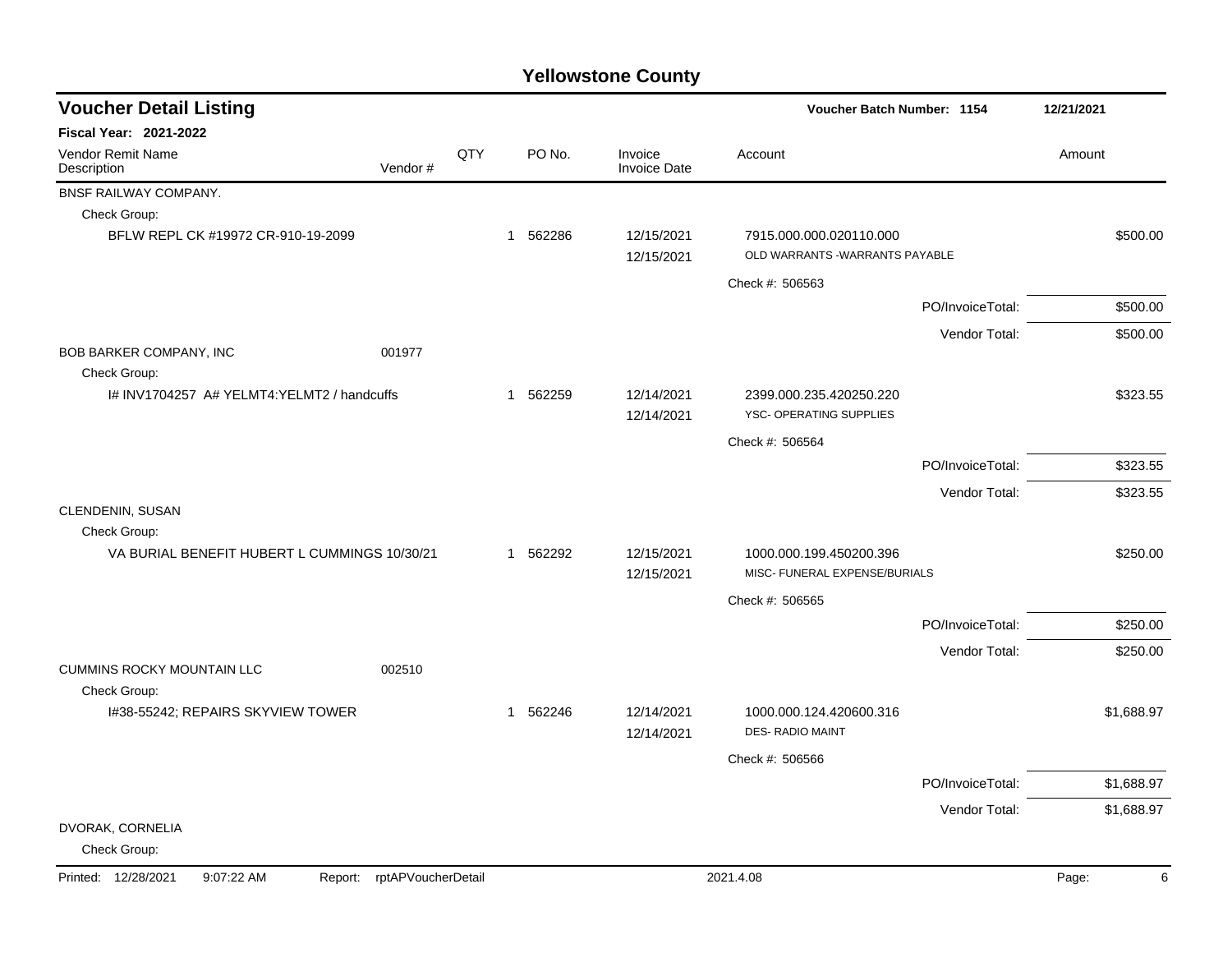| <b>Voucher Detail Listing</b>                         |                               |     | Voucher Batch Number: 1154 |                                |                                                          |                  | 12/21/2021 |  |
|-------------------------------------------------------|-------------------------------|-----|----------------------------|--------------------------------|----------------------------------------------------------|------------------|------------|--|
| <b>Fiscal Year: 2021-2022</b>                         |                               |     |                            |                                |                                                          |                  |            |  |
| Vendor Remit Name<br>Description                      | Vendor#                       | QTY | PO No.                     | Invoice<br><b>Invoice Date</b> | Account                                                  |                  | Amount     |  |
| VA BURIAL BENEFIT DORAN J DVORAK 11/9/21              |                               |     | 1 562309                   | 12/16/2021<br>12/16/2021       | 1000.000.199.450200.396<br>MISC- FUNERAL EXPENSE/BURIALS |                  | \$250.00   |  |
|                                                       |                               |     |                            |                                | Check #: 506567                                          |                  |            |  |
|                                                       |                               |     |                            |                                |                                                          | PO/InvoiceTotal: | \$250.00   |  |
|                                                       |                               |     |                            |                                |                                                          | Vendor Total:    | \$250.00   |  |
| EDUCATIONAL TESTING SERVICE<br>Check Group:           |                               |     |                            |                                |                                                          |                  |            |  |
| I# HS0000003434 A# 100000498588 / Hiset test for Z.R. |                               |     | 1 562277                   | 12/14/2021<br>12/14/2021       | 2399.000.235.420250.381<br>YSC- OTHER EDUCATION COSTS    |                  | \$75.00    |  |
|                                                       |                               |     |                            |                                | Check #: 506568                                          |                  |            |  |
|                                                       |                               |     |                            |                                |                                                          | PO/InvoiceTotal: | \$75.00    |  |
|                                                       |                               |     |                            |                                |                                                          | Vendor Total:    | \$75.00    |  |
| FERGUS ELECTRIC COOPERATIVE INC<br>Check Group:       |                               |     |                            |                                |                                                          |                  |            |  |
| A#383924; DUNN MTN TOWER 12/5/21                      |                               |     | 1 562299                   | 12/16/2021<br>12/16/2021       | 1000.000.124.420600.340<br><b>DES-UTILITIES</b>          |                  | \$92.29    |  |
|                                                       |                               |     |                            |                                | Check #: 506569                                          |                  |            |  |
|                                                       |                               |     |                            |                                |                                                          | PO/InvoiceTotal: | \$92.29    |  |
|                                                       |                               |     |                            |                                |                                                          | Vendor Total:    | \$92.29    |  |
| FISHER'S TECHNOLOGY                                   |                               |     |                            |                                |                                                          |                  |            |  |
| Check Group:                                          |                               |     |                            |                                |                                                          |                  |            |  |
| I#968867 Canon copies                                 |                               |     | 1 562304                   | 12/16/2021<br>12/16/2021       | 2290.000.410.450400.363<br>EXTENSION- MACHINE MAINT      |                  | \$27.54    |  |
|                                                       |                               |     |                            |                                | Check #: 506570                                          |                  |            |  |
|                                                       |                               |     |                            |                                |                                                          | PO/InvoiceTotal: | \$27.54    |  |
|                                                       |                               |     |                            |                                |                                                          | Vendor Total:    | \$27.54    |  |
| <b>FRIEDEL LLC</b>                                    |                               |     |                            |                                |                                                          |                  |            |  |
| Check Group:                                          |                               |     |                            |                                |                                                          |                  |            |  |
| I# 30112 / KB GPS                                     |                               |     | 1 562272                   | 12/14/2021<br>12/14/2021       | 2399.000.235.420250.533<br>YSC- EQUIPMENT RENTAL         |                  | \$210.00   |  |
| Printed: 12/28/2021<br>9:07:22 AM                     | rptAPVoucherDetail<br>Report: |     |                            |                                | 2021.4.08                                                |                  | Page:      |  |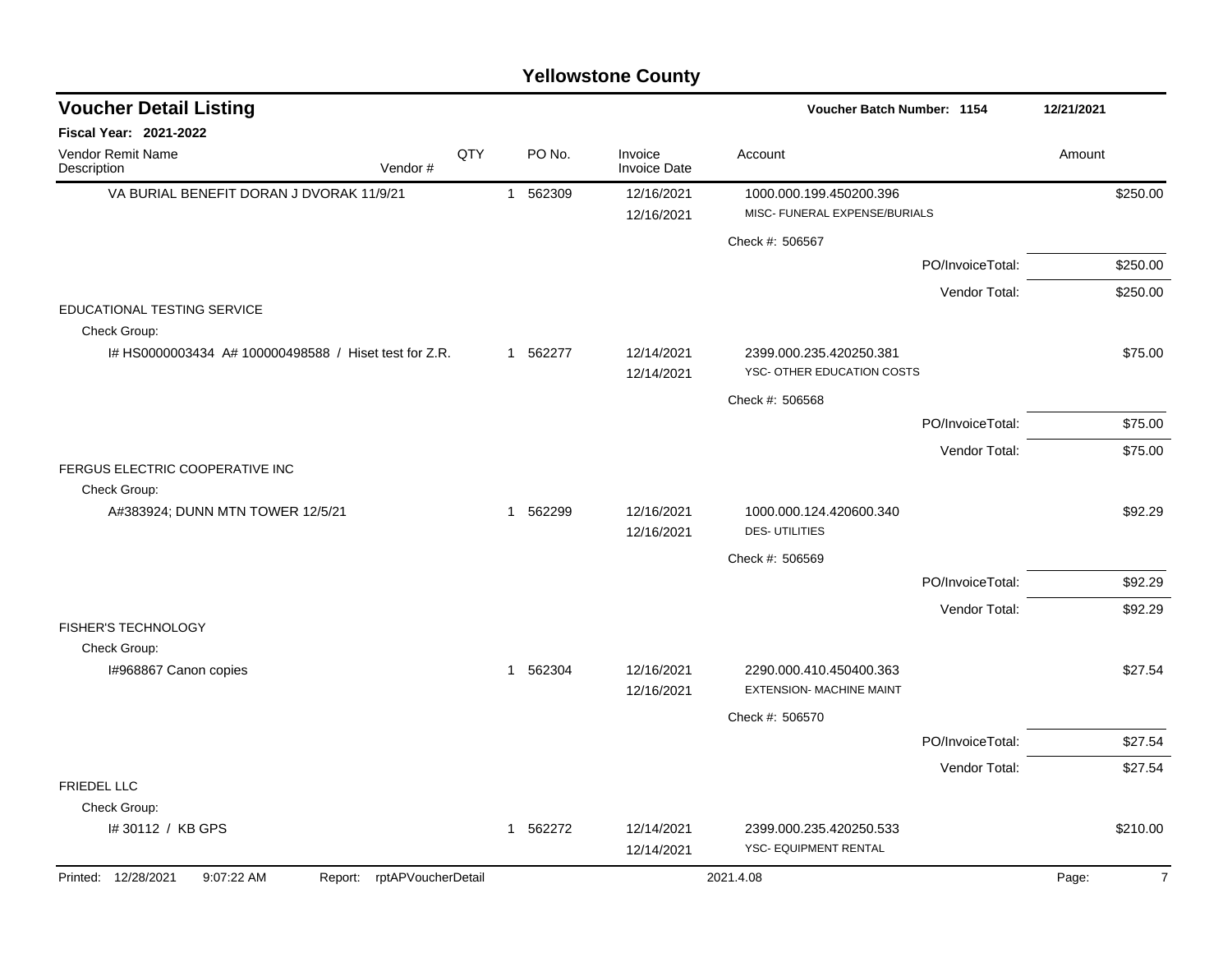### 1# 30431 / AD GPS 1 562272 12/14/2021 2399.000.235.420250.533 12/14/2021 YSC- EQUIPMENT RENTAL 1# 30172 / JG GPS 1 562272 12/14/2021 2399.000.235.420250.533 12/14/2021 YSC- EQUIPMENT RENTAL I# 30178 / TH GPS 1 562272 12/14/2021 2399.000.235.420250.533 12/14/2021 YSC- EQUIPMENT RENTAL I# 30179 / HH GPS 300.00 12/14/2021 YSC- EQUIPMENT RENTAL 1# 30182 / ML GPS 1 562272 12/14/2021 2399.000.235.420250.533 12/14/2021 YSC- EQUIPMENT RENTAL I# 30185 / HM GPS 1 562272 12/14/2021 2399.000.235.420250.533 12/14/2021 YSC- EQUIPMENT RENTAL 1# 30360 / FM GPS 1 562272 12/14/2021 2399.000.235.420250.533 12/14/2021 YSC- EQUIPMENT RENTAL 1# 30208 / SM GPS 1 562272 12/14/2021 2399.000.235.420250.533 12/14/2021 YSC- EQUIPMENT RENTAL I# 30272 / TM GPS 1 562272 12/14/2021 2399.000.235.420250.533 12/14/2021 YSC- EQUIPMENT RENTAL 1# 30188 / TOB GPS 1 562272 12/14/2021 2399.000.235.420250.533 12/14/2021 YSC- EQUIPMENT RENTAL 1# 30189 / AR GPS 1 562272 12/14/2021 2399.000.235.420250.533 12/14/2021 YSC- EQUIPMENT RENTAL I# 29979 / HW GPS 1 562272 12/14/2021 2399.000.235.420250.533 12/14/2021 YSC- EQUIPMENT RENTAL I# 30209 / TZ GPS 160.00 12/14/2021 YSC- EQUIPMENT RENTAL Check #: 506571 PO/InvoiceTotal: \$3,170.00 Vendor Total: \$3,170.00 **Voucher Batch Number: Yellowstone County** Vendor Remit Name **Description Voucher Detail Listing Fiscal Year: 2021-2022 1154 12/21/2021** PO No. Invoice Account Amount Amount Amount Amount Vendor # QTY Invoice Date

#### FUEGO VFD

Check Group: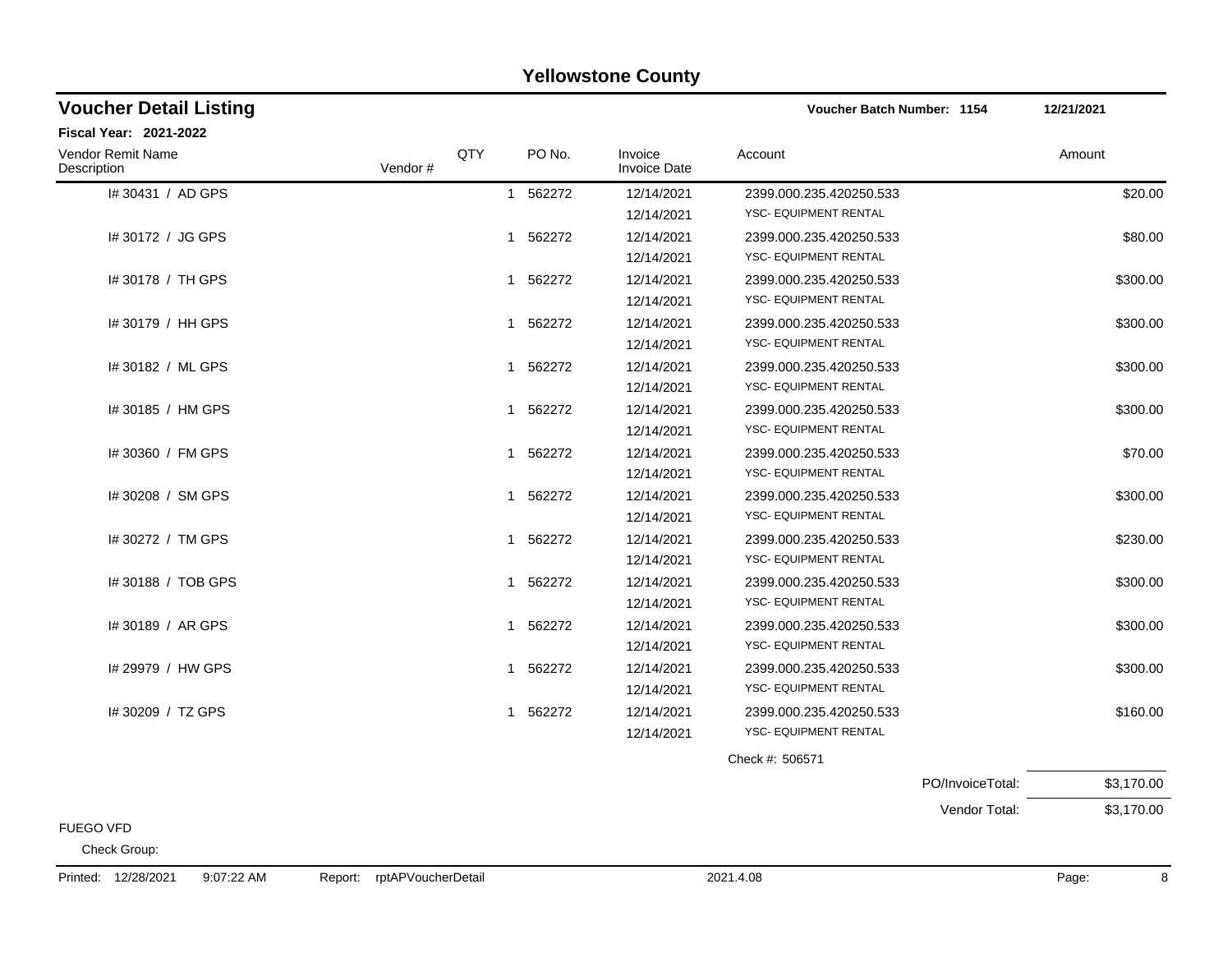### FUEGO FIRE/ TAX COLLECTIONS  $1\quad 562289$   $12/16/2021$   $7220.000.000.021210.000$  \$28.314.62 12/16/2021 FUEGO FIRE SERVICE-DUE TO SPECIAL DISTRICTS Check #: 506572 PO/InvoiceTotal: \$28,314.62 Vendor Total: \$28,314.62 GOLDING, PAT Check Group: VA BURIAL BENEFIT LEONARD W GOLDING 11/22/21 1562305 12/16/2021 1000.000.199.450200.396 5250.00 12/16/2021 MISC- FUNERAL EXPENSE/BURIALS Check #: 506573 PO/InvoiceTotal: \$250.00 Vendor Total: \$250.00 GOODRIDGE, DAVID Check Group: VA BURIAL BENEFIT WILLIAM W GOODRIDGE 11/16/21 1 562311 12/16/2021 1000.000.199.450200.396 \$250.00 12/16/2021 MISC- FUNERAL EXPENSE/BURIALS Check #: 506574 PO/InvoiceTotal: \$250.00 Vendor Total: \$250.00 Check Group: BFLW REPL CK#29419 (REFUND DO9505/C12764)  $1 \quad 562295$   $12/15/2021$   $7915.000.000.020110.000$ 12/15/2021 OLD WARRANTS -WARRANTS PAYABLE **Voucher Batch Number:** Vendor Remit Name **Voucher Detail Listing Fiscal Year: 2021-2022 1154 12/21/2021** PO No. Invoice Account Amount Amount Amount Amount Vendor # **QTY** Invoice Date

### **Yellowstone County**

Check #: 506575

ISOLVED HCM

HEIN, JUSTIN

**Description** 

Check Group:

PO/InvoiceTotal: \$94.80 Vendor Total: \$94.80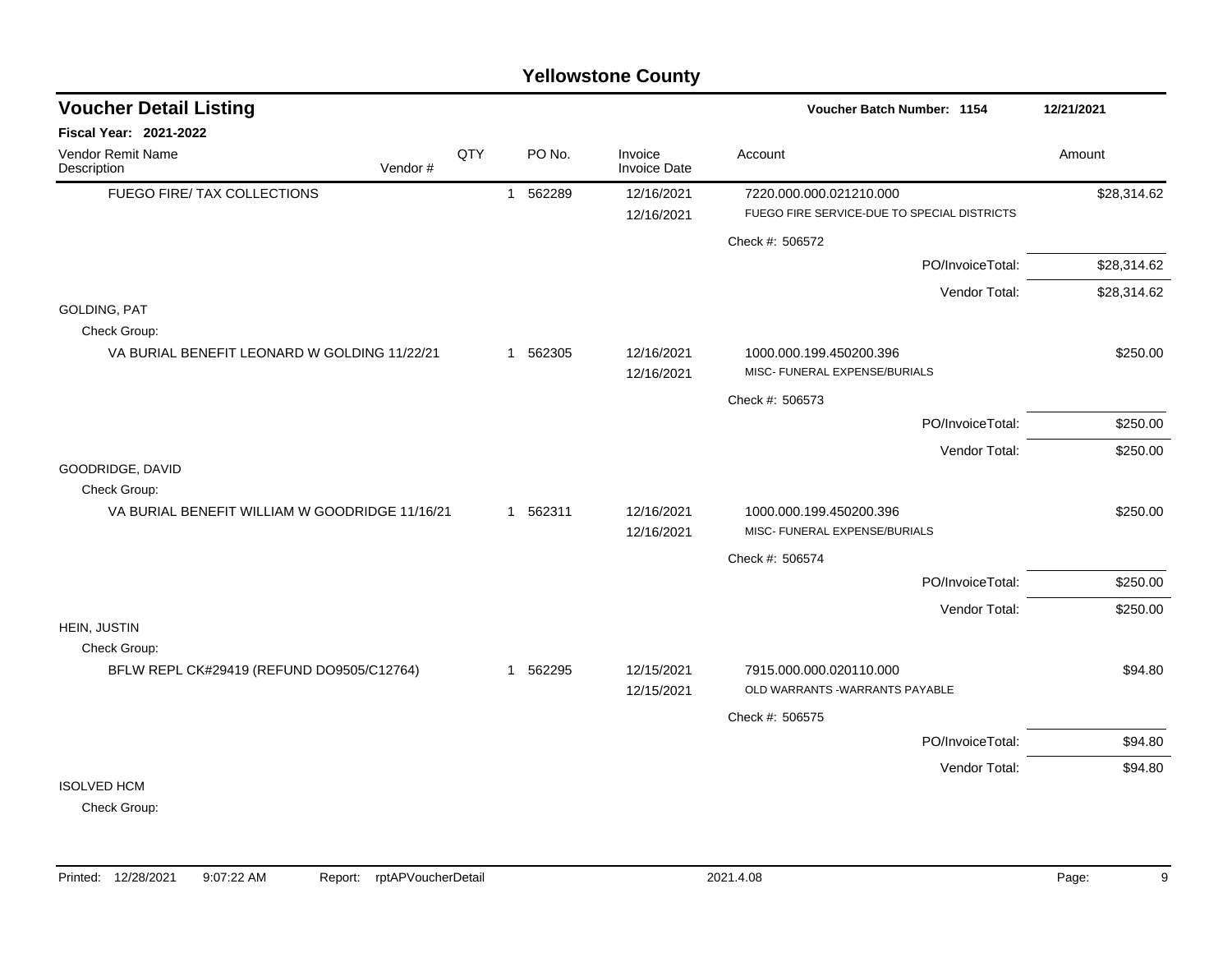| <b>Voucher Detail Listing</b>                                   |     |              |                                | Voucher Batch Number: 1154                                  | 12/21/2021  |
|-----------------------------------------------------------------|-----|--------------|--------------------------------|-------------------------------------------------------------|-------------|
| <b>Fiscal Year: 2021-2022</b>                                   |     |              |                                |                                                             |             |
| Vendor Remit Name<br>Description<br>Vendor#                     | QTY | PO No.       | Invoice<br><b>Invoice Date</b> | Account                                                     | Amount      |
| I#92672144; MTHLY TIMEFORCE GENERAL COUNTY<br>12/10/21          |     | 800 562276   | 12/14/2021                     | 1000.000.199.411800.397                                     | \$2,208.00  |
|                                                                 |     |              | 12/14/2021                     | MISC- CONTRACT SERVICES                                     |             |
| 1#92672144; MTHLY HARDWARE STILLWATER<br>CLOCKS 12/10/21        |     | 1 562276     | 12/14/2021                     | 1000.000.199.411800.397                                     | \$208.00    |
|                                                                 |     |              | 12/14/2021                     | MISC- CONTRACT SERVICES                                     |             |
| 1#92672144; HARDWARE AGREEMENT COURTHOUSE<br>CLOCKS 12/10/21    |     | 1 562276     | 12/14/2021                     | 1000.000.199.411800.397                                     | \$23.00     |
|                                                                 |     |              | 12/14/2021                     | MISC- CONTRACT SERVICES                                     |             |
|                                                                 |     |              |                                | Check #: 506576                                             |             |
|                                                                 |     |              |                                | PO/InvoiceTotal:                                            | \$2,439.00  |
|                                                                 |     |              |                                | Vendor Total:                                               | \$2,439.00  |
| JIM HICKS DENTAL SERVICES PC<br>Check Group:                    |     |              |                                |                                                             |             |
| I#YCDF1121 DENTAL HRS NOV 2021                                  |     | 90.25 562274 | 12/14/2021<br>12/14/2021       | 2300.000.136.420200.398<br>DETENTION- VAR CONTRACT SERVICES | \$10,830.00 |
| I#YCDF1121 ASSISTANT HRS NOV 2021                               |     | 84.75 562274 | 12/14/2021<br>12/14/2021       | 2300.000.136.420200.398<br>DETENTION- VAR CONTRACT SERVICES | \$1,610.25  |
|                                                                 |     |              |                                | Check #: 506577                                             |             |
|                                                                 |     |              |                                | PO/InvoiceTotal:                                            | \$12,440.25 |
|                                                                 |     |              |                                | Vendor Total:                                               | \$12,440.25 |
| LAMBOY, JACQUELINE<br>Check Group:                              |     |              |                                |                                                             |             |
| VA BURIAL BENEFIT SIXTO LAMBOY 11/22/21                         |     | 1 562293     | 12/15/2021<br>12/15/2021       | 1000.000.199.450200.396<br>MISC- FUNERAL EXPENSE/BURIALS    | \$250.00    |
|                                                                 |     |              |                                | Check #: 506578                                             |             |
|                                                                 |     |              |                                | PO/InvoiceTotal:                                            | \$250.00    |
|                                                                 |     |              |                                | Vendor Total:                                               | \$250.00    |
| LAVEAU, KATHRYN                                                 |     |              |                                |                                                             |             |
| Check Group:                                                    |     |              |                                |                                                             |             |
| VA BURIAL BENEFIT PAUL J LAVEAU 12/1/21                         |     | 1 562294     | 12/15/2021<br>12/15/2021       | 1000.000.199.450200.396<br>MISC- FUNERAL EXPENSE/BURIALS    | \$250.00    |
| Report: rptAPVoucherDetail<br>Printed: 12/28/2021<br>9:07:22 AM |     |              |                                | 2021.4.08                                                   | Page:<br>10 |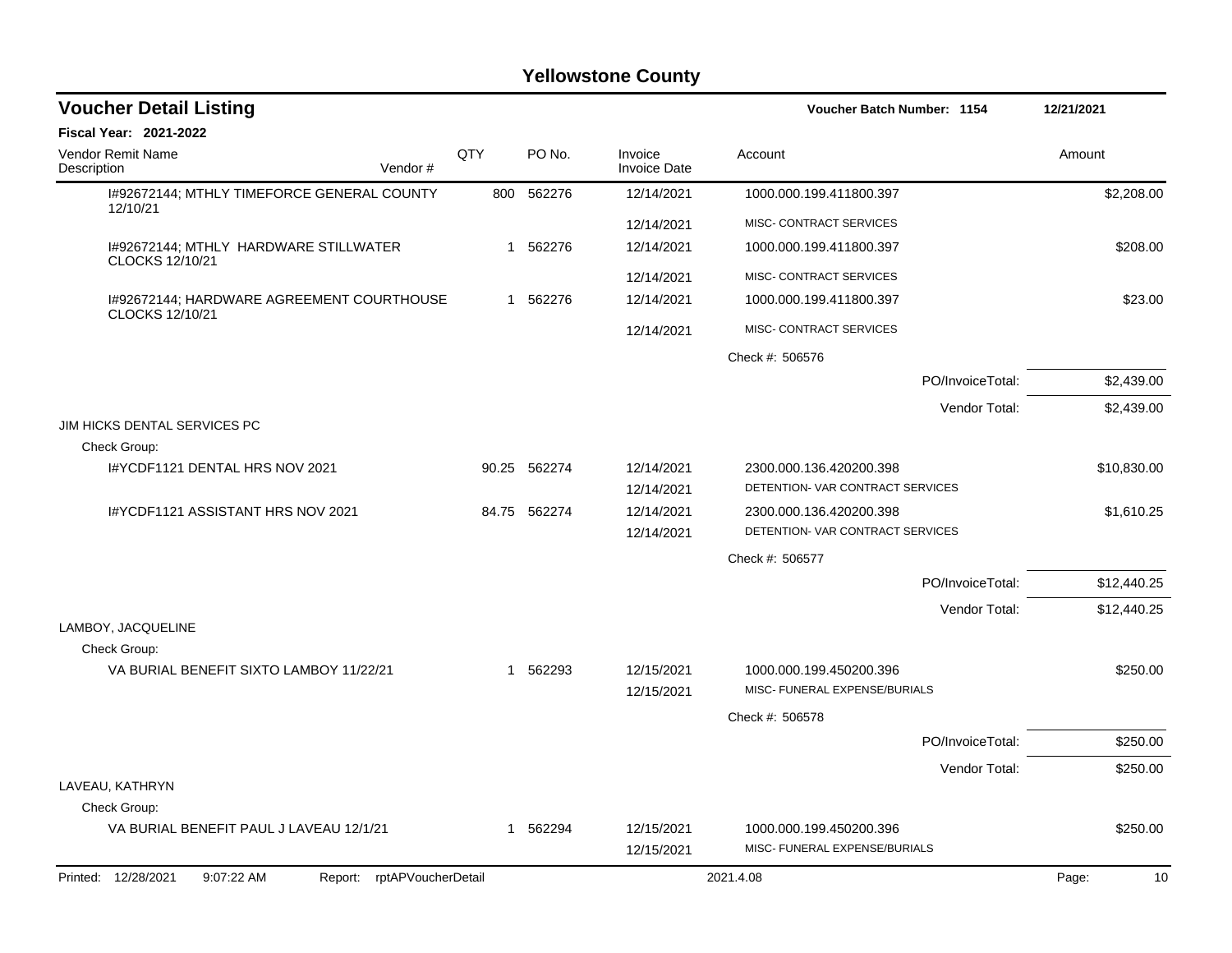| <b>Voucher Detail Listing</b>                     |                            |     |          |                                | Voucher Batch Number: 1154                               |                  | 12/21/2021  |
|---------------------------------------------------|----------------------------|-----|----------|--------------------------------|----------------------------------------------------------|------------------|-------------|
| Fiscal Year: 2021-2022                            |                            |     |          |                                |                                                          |                  |             |
| Vendor Remit Name<br>Description                  | Vendor#                    | QTY | PO No.   | Invoice<br><b>Invoice Date</b> | Account                                                  |                  | Amount      |
|                                                   |                            |     |          |                                | Check #: 506579                                          |                  |             |
|                                                   |                            |     |          |                                |                                                          | PO/InvoiceTotal: | \$250.00    |
|                                                   |                            |     |          |                                |                                                          | Vendor Total:    | \$250.00    |
| LEE ENTERPRISES PPC<br>Check Group:               |                            |     |          |                                |                                                          |                  |             |
| I#130644 A# 84247 /newspaper sub 11/6-12/04/21    |                            |     | 1 562278 | 12/14/2021<br>12/14/2021       | 2399.000.235.420250.333<br><b>YSC-SUBSCRIPTIONS</b>      |                  | \$22.00     |
|                                                   |                            |     |          |                                | Check #: 506580                                          |                  |             |
|                                                   |                            |     |          |                                |                                                          | PO/InvoiceTotal: | \$22.00     |
|                                                   |                            |     |          |                                |                                                          | Vendor Total:    | \$22.00     |
| LENNICK, KATHLEEN<br>Check Group:                 |                            |     |          |                                |                                                          |                  |             |
| VA BURIAL BENEFIT ROBERT L STALEY 11/7/21         |                            |     | 1 562308 | 12/16/2021<br>12/16/2021       | 1000.000.199.450200.396<br>MISC- FUNERAL EXPENSE/BURIALS |                  | \$250.00    |
|                                                   |                            |     |          |                                | Check #: 506581                                          |                  |             |
|                                                   |                            |     |          |                                |                                                          | PO/InvoiceTotal: | \$250.00    |
|                                                   |                            |     |          |                                |                                                          | Vendor Total:    | \$250.00    |
| <b>LOCK DOCTOR INC</b>                            | 033575                     |     |          |                                |                                                          |                  |             |
| Check Group:<br>I# c11842 / Replace lock cylinder |                            |     | 1 562256 | 12/14/2021<br>12/14/2021       | 2399.000.235.420250.360<br>YSC- REPAIRS & MAINT SERVICE  |                  | \$150.00    |
|                                                   |                            |     |          |                                | Check #: 506582                                          |                  |             |
|                                                   |                            |     |          |                                |                                                          | PO/InvoiceTotal: | \$150.00    |
|                                                   |                            |     |          |                                |                                                          | Vendor Total:    | \$150.00    |
| MARKETING SPECIALTIES                             | 004032                     |     |          |                                |                                                          |                  |             |
| Check Group:                                      |                            |     |          | 12/14/2021                     | 2110.000.401.430200.361                                  |                  | \$201.58    |
| 1#089734 METER                                    |                            |     | 1 562249 | 12/14/2021                     | ROAD-VEHICLE REPAIRS                                     |                  |             |
|                                                   |                            |     |          |                                | Check #: 506583                                          |                  |             |
|                                                   |                            |     |          |                                |                                                          |                  |             |
| Printed: 12/28/2021<br>9:07:22 AM                 | Report: rptAPVoucherDetail |     |          |                                | 2021.4.08                                                |                  | Page:<br>11 |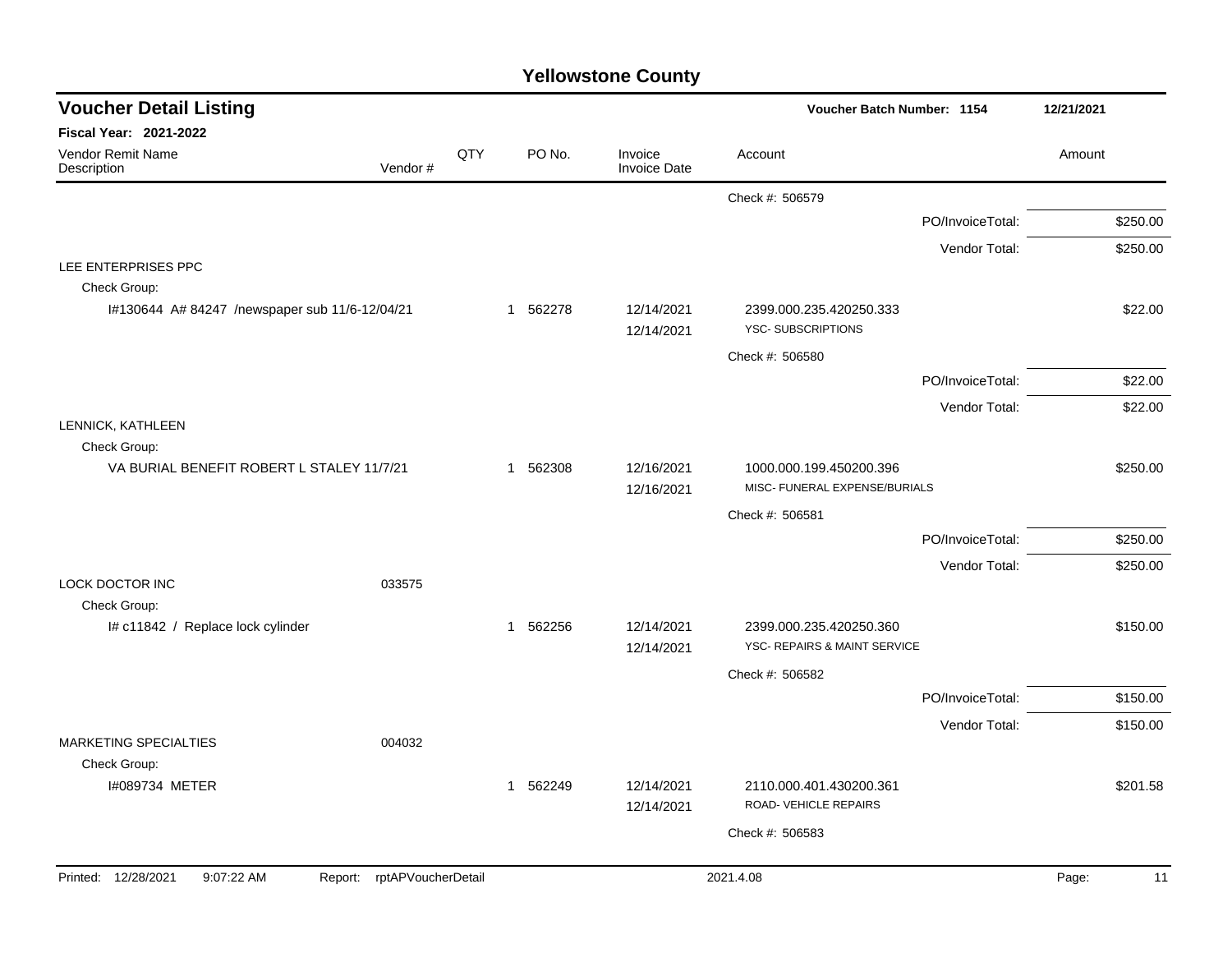| <b>Voucher Detail Listing</b>                |                    |                |            |                                | Voucher Batch Number: 1154                                   |                  | 12/21/2021 |          |
|----------------------------------------------|--------------------|----------------|------------|--------------------------------|--------------------------------------------------------------|------------------|------------|----------|
| <b>Fiscal Year: 2021-2022</b>                |                    |                |            |                                |                                                              |                  |            |          |
| <b>Vendor Remit Name</b><br>Description      | Vendor#            | QTY            | PO No.     | Invoice<br><b>Invoice Date</b> | Account                                                      |                  | Amount     |          |
|                                              |                    |                |            |                                |                                                              | PO/InvoiceTotal: |            | \$201.58 |
|                                              |                    |                |            |                                |                                                              | Vendor Total:    |            | \$201.58 |
| MILLER, KEVIN<br>Check Group:                |                    |                |            |                                |                                                              |                  |            |          |
| VA BURIAL BENEFIT DEAN L MILLER 12/1/21      |                    | $\mathbf 1$    | 562283     | 12/15/2021<br>12/15/2021       | 1000.000.199.450200.396<br>MISC- FUNERAL EXPENSE/BURIALS     |                  |            | \$250.00 |
|                                              |                    |                |            |                                | Check #: 506584                                              |                  |            |          |
|                                              |                    |                |            |                                |                                                              | PO/InvoiceTotal: |            | \$250.00 |
|                                              |                    |                |            |                                |                                                              | Vendor Total:    |            | \$250.00 |
| MONTANA MOBILE DOCUMENT SHREDDING INC        |                    |                |            |                                |                                                              |                  |            |          |
| Check Group:                                 |                    | $\overline{1}$ |            | 12/14/2021                     |                                                              |                  |            |          |
| I#64254 SHREDDING 12/8/21                    |                    |                | 562270     | 12/14/2021                     | 2300.000.135.420180.399<br>MISC- CONTRACT SERVICE            |                  |            | \$69.35  |
|                                              |                    |                |            |                                | Check #: 506585                                              |                  |            |          |
|                                              |                    |                |            |                                |                                                              | PO/InvoiceTotal: |            | \$69.35  |
| Check Group:                                 |                    |                |            |                                |                                                              |                  |            |          |
| 1#64905 SHREDDING 12/15/21                   |                    | 560            | 562302     | 12/16/2021                     | 1000.000.199.411800.397                                      |                  |            | \$106.40 |
|                                              |                    |                |            | 12/16/2021                     | MISC- CONTRACT SERVICES                                      |                  |            |          |
| 1#64905 SHREDDING 12/15/21                   |                    | 874            | 562302     | 12/16/2021                     | 1000.000.221.410330.398                                      |                  |            | \$166.06 |
|                                              |                    |                |            | 12/16/2021                     | CLERK OF COURT-VARIABLE CONTRACT SERVICE                     |                  |            |          |
| 1#64905 SHREDDING 12/15/21                   |                    | 86             | 562302     | 12/16/2021<br>12/16/2021       | 2301.000.122.411100.399<br>ATTORNEY- OTHER CONTRACT SERVICES |                  |            | \$16.34  |
|                                              |                    |                |            |                                | Check #: 506585                                              |                  |            |          |
|                                              |                    |                |            |                                |                                                              | PO/InvoiceTotal: |            | \$288.80 |
| Check Group:                                 |                    |                |            |                                |                                                              |                  |            |          |
| 1#64910 SHREDDING 12/15/21                   |                    |                | 152 562303 | 12/16/2021                     | 1000.000.199.411800.397                                      |                  |            | \$28.88  |
|                                              |                    |                |            | 12/16/2021                     | MISC- CONTRACT SERVICES                                      |                  |            |          |
|                                              |                    |                |            |                                | Check #: 506585                                              |                  |            |          |
|                                              |                    |                |            |                                |                                                              | PO/InvoiceTotal: |            | \$28.88  |
|                                              |                    |                |            |                                |                                                              |                  |            |          |
| Printed: 12/28/2021<br>9:07:22 AM<br>Report: | rptAPVoucherDetail |                |            |                                | 2021.4.08                                                    |                  | Page:      | 12       |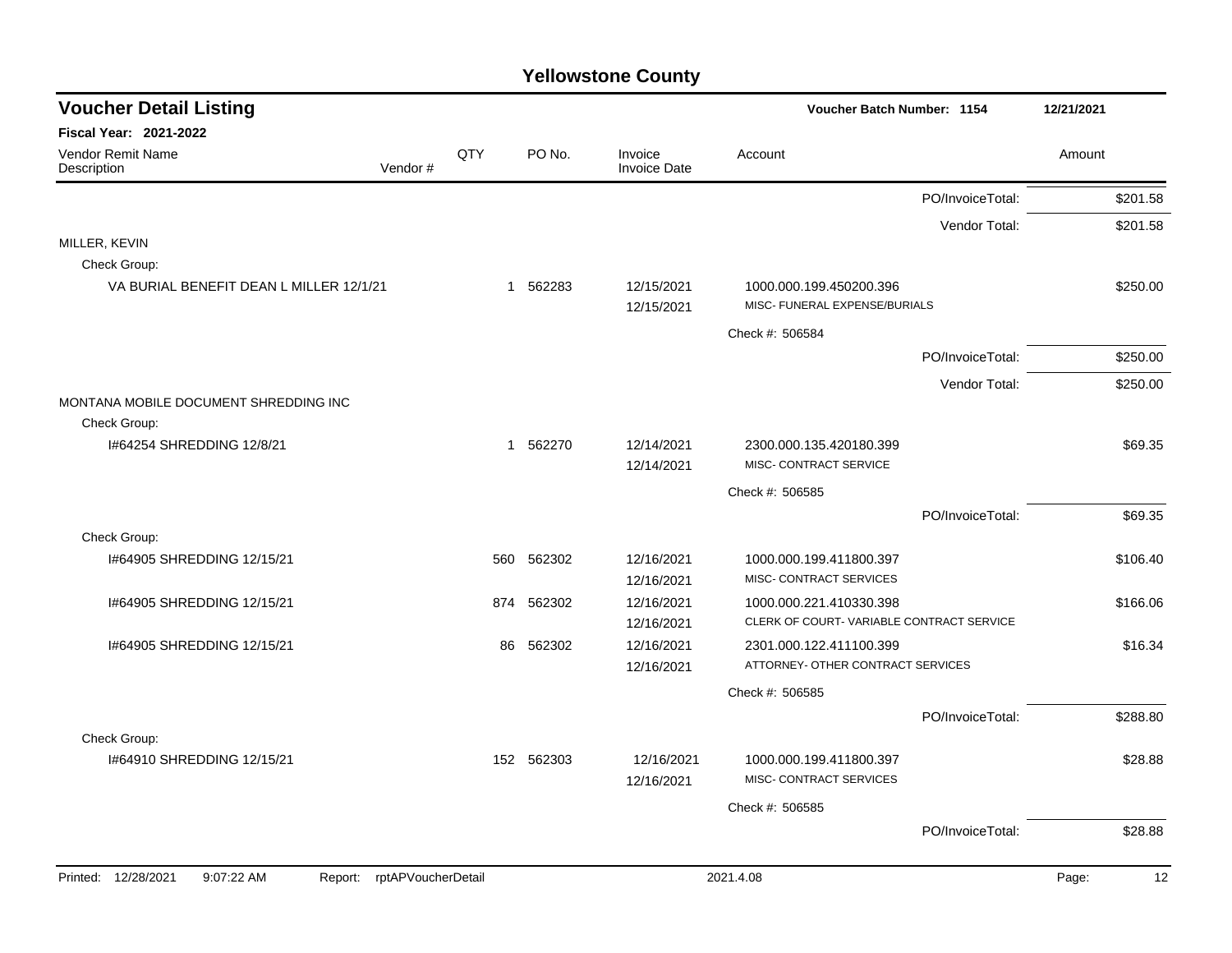| <b>Voucher Detail Listing</b>                |                    |     |                        |                                | Voucher Batch Number: 1154                                      | 12/21/2021  |
|----------------------------------------------|--------------------|-----|------------------------|--------------------------------|-----------------------------------------------------------------|-------------|
| Fiscal Year: 2021-2022                       |                    |     |                        |                                |                                                                 |             |
| Vendor Remit Name<br>Description             | Vendor#            | QTY | PO No.                 | Invoice<br><b>Invoice Date</b> | Account                                                         | Amount      |
|                                              |                    |     |                        |                                | Vendor Total:                                                   | \$387.03    |
| <b>MSU EXTENSION</b>                         | 035815             |     |                        |                                |                                                                 |             |
| Check Group:                                 |                    |     |                        |                                |                                                                 |             |
| DEC 2021 payroll RB, JR, CC                  |                    |     | 3 562298               | 12/16/2021<br>12/16/2021       | 2290.000.410.450400.398<br>EXTENSION-VARIABLE CONTRACT SERVICES | \$9,249.99  |
|                                              |                    |     |                        |                                | Check #: 506586                                                 |             |
|                                              |                    |     |                        |                                | PO/InvoiceTotal:                                                | \$9,249.99  |
|                                              |                    |     |                        |                                | Vendor Total:                                                   | \$9,249.99  |
| MUSIC, JOLENE<br>Check Group:                |                    |     |                        |                                |                                                                 |             |
| VA BURIAL BENEFIT JOSEPH H ABARR 11/17/21    |                    |     | 1 562306               | 12/16/2021                     | 1000.000.199.450200.396                                         | \$250.00    |
|                                              |                    |     |                        | 12/16/2021                     | MISC- FUNERAL EXPENSE/BURIALS                                   |             |
|                                              |                    |     |                        |                                | Check #: 506587                                                 |             |
|                                              |                    |     |                        |                                | PO/InvoiceTotal:                                                | \$250.00    |
|                                              |                    |     |                        |                                | Vendor Total:                                                   | \$250.00    |
| OTTESON, JEANA R                             |                    |     |                        |                                |                                                                 |             |
| Check Group:                                 |                    |     |                        |                                |                                                                 |             |
| BFLW REPL CK#492228 (VA BURIAL BENEFIT)      |                    |     | 1 562290               | 12/15/2021<br>12/15/2021       | 7915.000.000.020110.000<br>OLD WARRANTS - WARRANTS PAYABLE      | \$250.00    |
|                                              |                    |     |                        |                                | Check #: 506588                                                 |             |
|                                              |                    |     |                        |                                | PO/InvoiceTotal:                                                | \$250.00    |
|                                              |                    |     |                        |                                | Vendor Total:                                                   | \$250.00    |
| PUBLIC UTILITIES                             | 005150             |     |                        |                                |                                                                 |             |
| Check Group:                                 |                    |     |                        |                                |                                                                 |             |
| A#109114 407 S 27th St 12/9/21               |                    |     | 562250<br>-1           | 12/14/2021                     | 2399.000.235.420250.342<br>YSC-WATER/LANDFILL                   | \$44.48     |
| A#109113 410 S 26th St 12/9/21               |                    |     | 562250<br>$\mathbf 1$  | 12/14/2021<br>12/14/2021       | 2399.000.235.420250.342                                         | \$593.26    |
|                                              |                    |     |                        | 12/14/2021                     | YSC- WATER/LANDFILL                                             |             |
| A#109064 413 S 27th St 12/9/21               |                    |     | 562250<br>$\mathbf{1}$ | 12/14/2021                     | 2399.000.235.420250.342                                         | \$38.27     |
|                                              |                    |     |                        | 12/14/2021                     | YSC-WATER/LANDFILL                                              |             |
| Printed: 12/28/2021<br>9:07:22 AM<br>Report: | rptAPVoucherDetail |     |                        |                                | 2021.4.08                                                       | 13<br>Page: |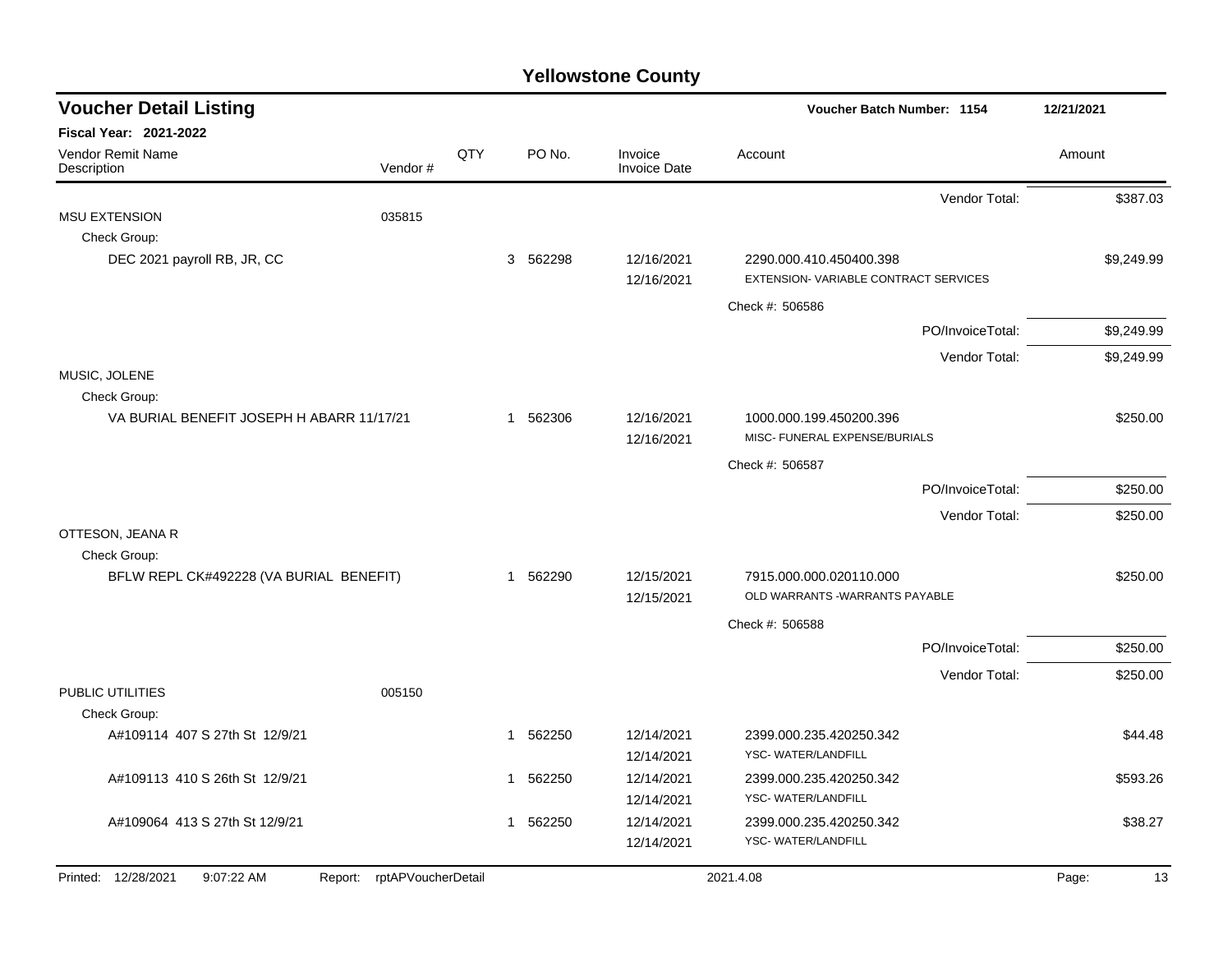| <b>Voucher Detail Listing</b>                |                    |              |        |                                | Voucher Batch Number: 1154                               |                  | 12/21/2021  |
|----------------------------------------------|--------------------|--------------|--------|--------------------------------|----------------------------------------------------------|------------------|-------------|
| Fiscal Year: 2021-2022                       |                    |              |        |                                |                                                          |                  |             |
| Vendor Remit Name<br>Description             | Vendor#            | QTY          | PO No. | Invoice<br><b>Invoice Date</b> | Account                                                  |                  | Amount      |
|                                              |                    |              |        |                                | Check #: 506589                                          |                  |             |
|                                              |                    |              |        |                                |                                                          | PO/InvoiceTotal: | \$676.01    |
|                                              |                    |              |        |                                |                                                          | Vendor Total:    | \$676.01    |
| RHOMAR INDUSTRIES INC<br>Check Group:        | 005290             |              |        |                                |                                                          |                  |             |
| <b>I#100425 CLEANING SUPPLIES</b>            |                    | $\mathbf{1}$ | 562247 | 12/14/2021<br>12/14/2021       | 2110.000.401.430200.361<br>ROAD- VEHICLE REPAIRS         |                  | \$1,518.61  |
|                                              |                    |              |        |                                | Check #: 506590                                          |                  |             |
|                                              |                    |              |        |                                |                                                          | PO/InvoiceTotal: | \$1,518.61  |
|                                              |                    |              |        |                                |                                                          | Vendor Total:    | \$1,518.61  |
| <b>RUBBER STAMP SHOP</b><br>Check Group:     | 005420             |              |        |                                |                                                          |                  |             |
| I#210921 NOTARY SEAL SGT MILLARD             |                    | 1            | 562251 | 12/14/2021<br>12/14/2021       | 2300.000.136.420200.220<br>DETENTION- OPERATING SUPPLIES |                  | \$25.00     |
|                                              |                    |              |        |                                | Check #: 506591                                          |                  |             |
|                                              |                    |              |        |                                |                                                          | PO/InvoiceTotal: | \$25.00     |
|                                              |                    |              |        |                                |                                                          | Vendor Total:    | \$25.00     |
| S & P BRAKE SUPPLY                           | 005470             |              |        |                                |                                                          |                  |             |
| Check Group:                                 |                    |              |        |                                |                                                          |                  |             |
| I#375941 OIL SEA, PREM                       |                    | 1            | 562252 | 12/14/2021<br>12/14/2021       | 2110.000.401.430200.361<br>ROAD- VEHICLE REPAIRS         |                  | \$135.93    |
| I#375943 CORE RETURN                         |                    | $\mathbf 1$  | 562252 | 12/14/2021<br>12/14/2021       | 2110.000.401.430200.361<br>ROAD-VEHICLE REPAIRS          |                  | (\$36.00)   |
| 1#375645 AIR DRYER CARTIDGES                 |                    | 1            | 562252 | 12/14/2021<br>12/14/2021       | 2110.000.401.430200.361<br>ROAD-VEHICLE REPAIRS          |                  | \$101.65    |
|                                              |                    |              |        |                                | Check #: 506592                                          |                  |             |
|                                              |                    |              |        |                                |                                                          | PO/InvoiceTotal: | \$201.58    |
|                                              |                    |              |        |                                |                                                          | Vendor Total:    | \$201.58    |
| <b>S BAR S SUPPLY</b><br>Check Group:        | 005535             |              |        |                                |                                                          |                  |             |
| Printed: 12/28/2021<br>9:07:22 AM<br>Report: | rptAPVoucherDetail |              |        |                                | 2021.4.08                                                |                  | Page:<br>14 |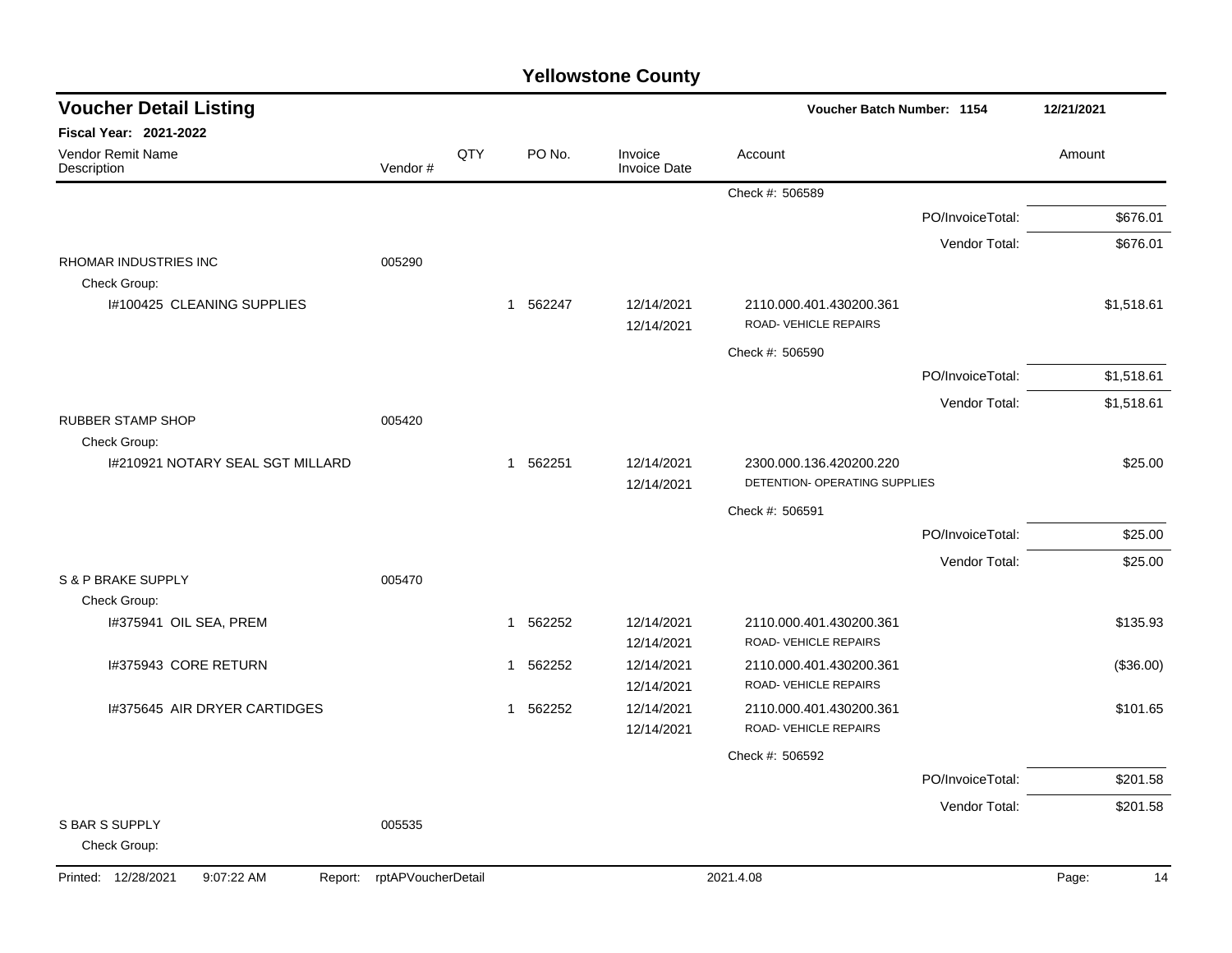|                                                    |                            |     |                        | <b>Yellowstone County</b>      |                                                              |                  |              |
|----------------------------------------------------|----------------------------|-----|------------------------|--------------------------------|--------------------------------------------------------------|------------------|--------------|
| <b>Voucher Detail Listing</b>                      |                            |     |                        |                                | Voucher Batch Number: 1154                                   |                  | 12/21/2021   |
| Fiscal Year: 2021-2022                             |                            |     |                        |                                |                                                              |                  |              |
| Vendor Remit Name<br>Description                   | Vendor#                    | QTY | PO No.                 | Invoice<br><b>Invoice Date</b> | Account                                                      |                  | Amount       |
| I#S10000077275 SIDE BOARDS                         |                            |     | 562253<br>$\mathbf 1$  | 12/14/2021<br>12/14/2021       | 2110.000.401.430200.361<br>ROAD- VEHICLE REPAIRS             |                  | \$69.93      |
|                                                    |                            |     |                        |                                | Check #: 506593                                              |                  |              |
|                                                    |                            |     |                        |                                |                                                              | PO/InvoiceTotal: | \$69.93      |
|                                                    |                            |     |                        |                                |                                                              | Vendor Total:    | \$69.93      |
| <b>SABRE INDUSTRIES</b>                            |                            |     |                        |                                |                                                              |                  |              |
| Check Group:                                       |                            |     |                        |                                |                                                              |                  |              |
| I#654257; Dunn Tower foundation work               |                            |     | 562279<br>1            | 12/14/21<br>12/14/2021         | 4050.000.599.420110.920<br>SHERIFF- CAPITAL OUTLAY/ BUILDING |                  | \$103,979.00 |
| 5% Owners Withholding                              |                            |     | 562279<br>1            | 12/14/21<br>12/14/2021         | 4050.000.599.420110.920<br>SHERIFF- CAPITAL OUTLAY/ BUILDING |                  | (\$5,198.95) |
| Less 1% ST of MT Const. Tax                        |                            |     | 1 562279               | 12/14/21<br>12/14/2021         | 4050.000.599.420110.920<br>SHERIFF- CAPITAL OUTLAY/ BUILDING |                  | (\$987.80)   |
|                                                    |                            |     |                        |                                | Check #: 506594                                              |                  |              |
|                                                    |                            |     |                        |                                |                                                              | PO/InvoiceTotal: | \$97,792.25  |
|                                                    |                            |     |                        |                                |                                                              | Vendor Total:    | \$97,792.25  |
| <b>SANDERSON STEWART</b>                           |                            |     |                        |                                |                                                              |                  |              |
| Check Group:                                       |                            |     |                        |                                |                                                              |                  |              |
| I#51147 P#21001.06 ENGINEERING<br>WESTGATE/BECRAFT |                            |     | 1 562264               | 12/14/2021                     | 2110.000.401.430200.354                                      |                  | \$883.50     |
|                                                    |                            |     |                        | 12/14/2021                     | ROAD- ENGINEERING/TESTING                                    |                  |              |
|                                                    |                            |     |                        |                                | Check #: 506595                                              |                  |              |
|                                                    |                            |     |                        |                                |                                                              | PO/InvoiceTotal: | \$883.50     |
|                                                    |                            |     |                        |                                |                                                              | Vendor Total:    | \$883.50     |
| SHEPHERD VFD                                       | 005640                     |     |                        |                                |                                                              |                  |              |
| Check Group:                                       |                            |     |                        |                                |                                                              |                  |              |
| FY21-22 RFC GRANT                                  |                            |     | $\mathbf{1}$<br>562254 | 12/14/2021<br>12/14/2021       | 2957.000.125.420660.220<br><b>DES VFA GRANTS</b>             |                  | \$3,250.00   |
|                                                    |                            |     |                        |                                | Check #: 506596                                              |                  |              |
|                                                    |                            |     |                        |                                |                                                              | PO/InvoiceTotal: | \$3,250.00   |
| Printed: 12/28/2021<br>9:07:22 AM                  | Report: rptAPVoucherDetail |     |                        |                                | 2021.4.08                                                    |                  | Page:<br>15  |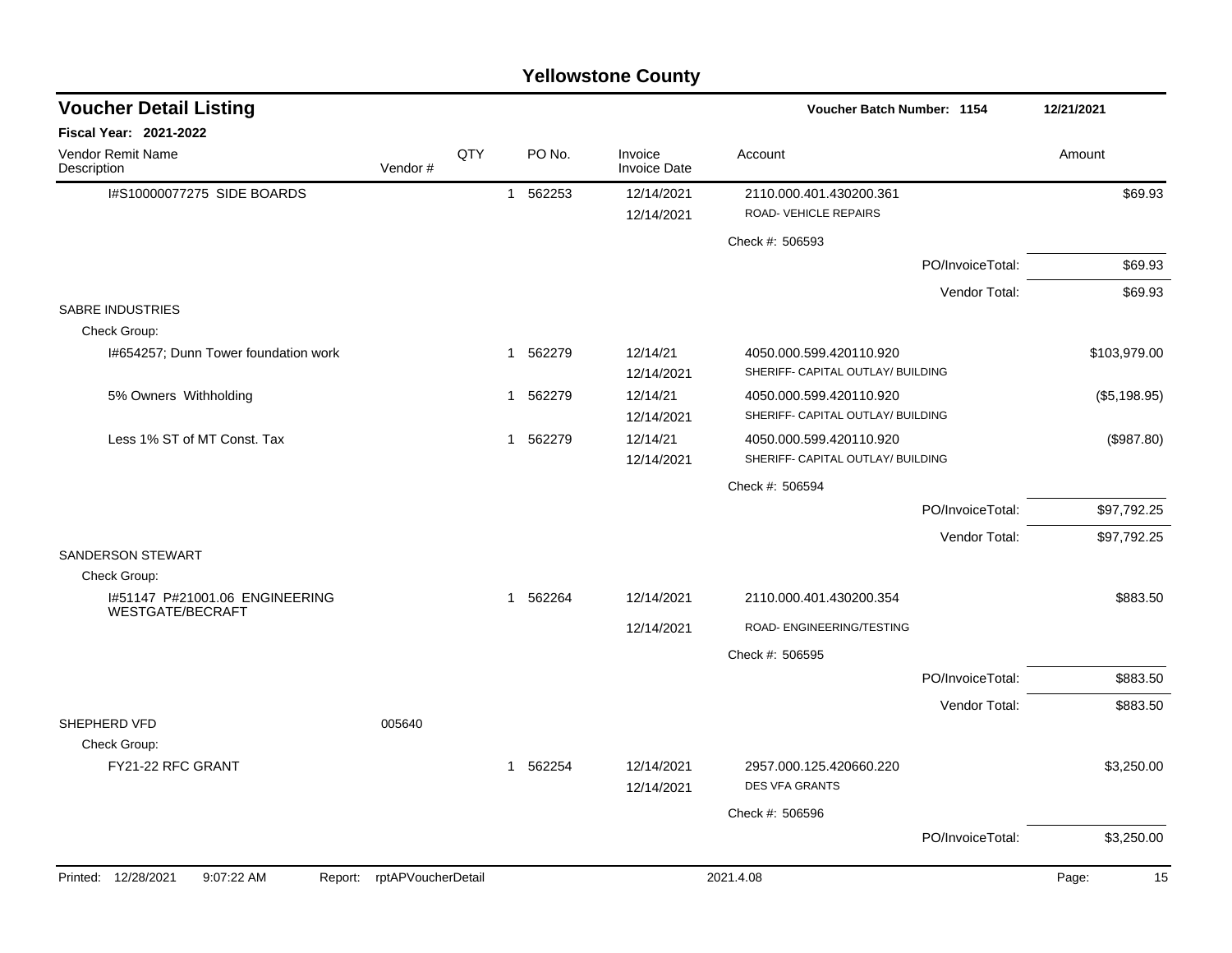| <b>Voucher Detail Listing</b>             |         |     |          |                                | Voucher Batch Number: 1154    |                  | 12/21/2021 |
|-------------------------------------------|---------|-----|----------|--------------------------------|-------------------------------|------------------|------------|
| Fiscal Year: 2021-2022                    |         |     |          |                                |                               |                  |            |
| <b>Vendor Remit Name</b><br>Description   | Vendor# | QTY | PO No.   | Invoice<br><b>Invoice Date</b> | Account                       |                  | Amount     |
|                                           |         |     |          |                                |                               | Vendor Total:    | \$3,250.00 |
| <b>SIX ROBBLEES</b>                       | 005685  |     |          |                                |                               |                  |            |
| Check Group:                              |         |     |          |                                |                               |                  |            |
| I#6-525935 TOOLS                          |         |     | 1 562261 | 12/14/2021                     | 2110.000.401.430200.240       |                  | \$98.36    |
|                                           |         |     |          | 12/14/2021                     | ROAD- REPAIR & MAINT SUPPLIES |                  |            |
|                                           |         |     |          |                                | Check #: 506597               |                  |            |
|                                           |         |     |          |                                |                               | PO/InvoiceTotal: | \$98.36    |
|                                           |         |     |          |                                |                               | Vendor Total:    | \$98.36    |
| SMITH FUNERAL CHAPEL                      | 005690  |     |          |                                |                               |                  |            |
| Check Group:                              |         |     |          |                                |                               |                  |            |
| VA BURIAL BENEFIT FRED HILARIO 11/4/21    |         |     | 1 562296 | 12/16/2021                     | 1000.000.199.450200.396       |                  | \$250.00   |
|                                           |         |     |          | 12/16/2021                     | MISC- FUNERAL EXPENSE/BURIALS |                  |            |
|                                           |         |     |          |                                | Check #: 506598               |                  |            |
|                                           |         |     |          |                                |                               | PO/InvoiceTotal: | \$250.00   |
| Check Group:                              |         |     |          |                                |                               |                  |            |
| VA BURIAL BENEFIT LEMUEL P SPEER 11/20/21 |         |     | 1 562297 | 12/16/2021                     | 1000.000.199.450200.396       |                  | \$250.00   |
|                                           |         |     |          | 12/16/2021                     | MISC- FUNERAL EXPENSE/BURIALS |                  |            |
|                                           |         |     |          |                                | Check #: 506598               |                  |            |
|                                           |         |     |          |                                |                               | PO/InvoiceTotal: | \$250.00   |
|                                           |         |     |          |                                |                               | Vendor Total:    | \$500.00   |
| SOLLARS, KERI L.                          |         |     |          |                                |                               |                  |            |
| Check Group:                              |         |     |          |                                |                               |                  |            |
| VA BURIAL BENEFIT ROBERT W LAY 10/19/21   |         |     | 1 562310 | 12/16/2021                     | 1000.000.199.450200.396       |                  | \$250.00   |
|                                           |         |     |          | 12/16/2021                     | MISC- FUNERAL EXPENSE/BURIALS |                  |            |
|                                           |         |     |          |                                | Check #: 506599               |                  |            |
|                                           |         |     |          |                                |                               | PO/InvoiceTotal: | \$250.00   |
|                                           |         |     |          |                                |                               | Vendor Total:    | \$250.00   |
| ST OF MT MISC TAX DIV                     | 011099  |     |          |                                |                               |                  |            |
| Check Group:                              |         |     |          |                                |                               |                  |            |
|                                           |         |     |          |                                |                               |                  |            |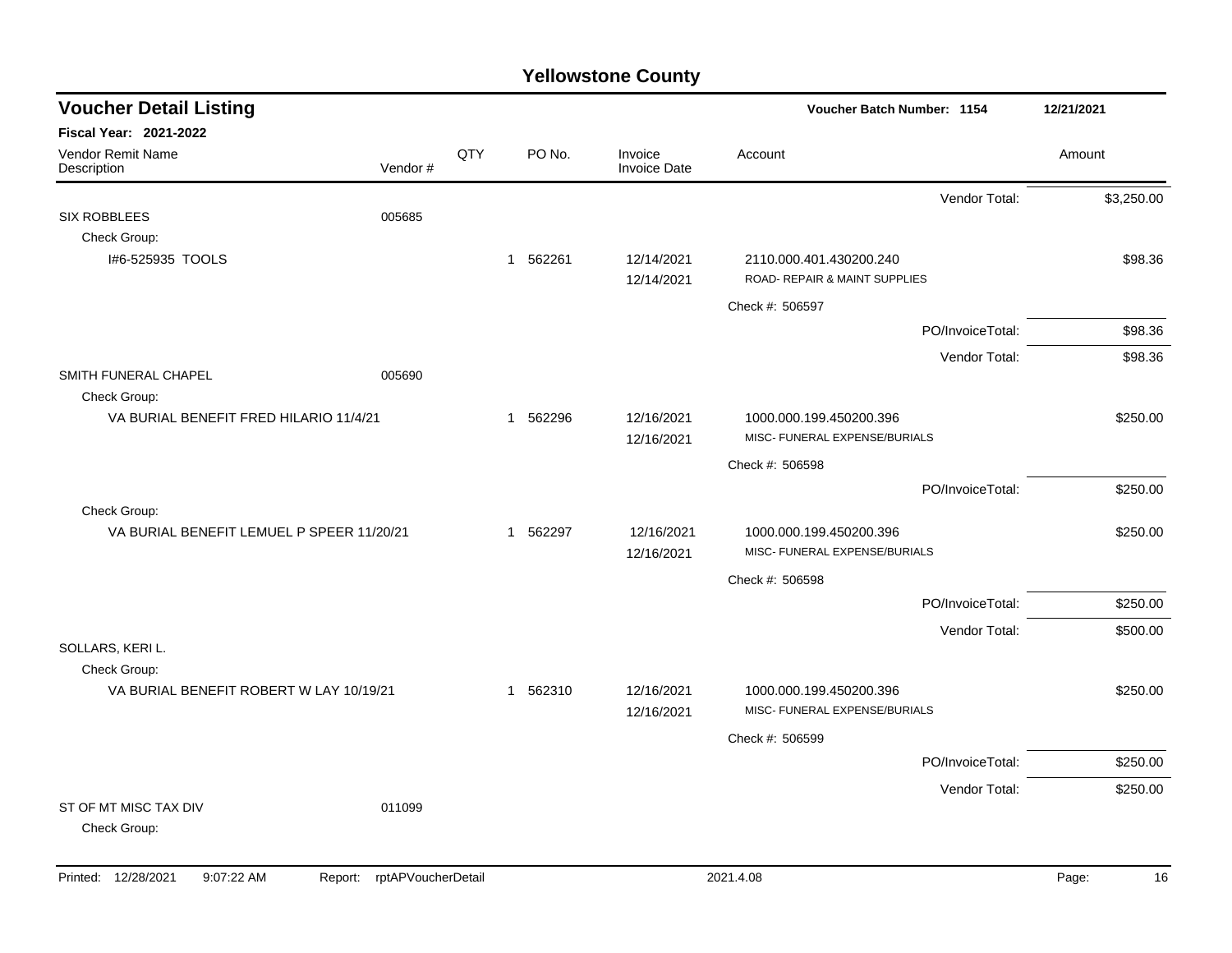| <b>Voucher Detail Listing</b>                                               |                            |     |                        |                                | Voucher Batch Number: 1154        |                  | 12/21/2021 |          |
|-----------------------------------------------------------------------------|----------------------------|-----|------------------------|--------------------------------|-----------------------------------|------------------|------------|----------|
| Fiscal Year: 2021-2022                                                      |                            |     |                        |                                |                                   |                  |            |          |
| <b>Vendor Remit Name</b><br>Description                                     | Vendor#                    | QTY | PO No.                 | Invoice<br><b>Invoice Date</b> | Account                           |                  | Amount     |          |
| 1% ST of MT Contractor Tax - SABRE INDUSTRIES-<br>Dunn Mountain Comm. Tower |                            |     | 562280<br>$\mathbf 1$  | 12/14/21                       | 4050.000.599.420110.920           |                  |            | \$987.80 |
|                                                                             |                            |     |                        | 12/14/2021                     | SHERIFF- CAPITAL OUTLAY/ BUILDING |                  |            |          |
|                                                                             |                            |     |                        |                                | Check #: 506600                   |                  |            |          |
|                                                                             |                            |     |                        |                                |                                   | PO/InvoiceTotal: |            | \$987.80 |
|                                                                             |                            |     |                        |                                |                                   | Vendor Total:    |            | \$987.80 |
| TACOMA SCREW PRODUCTS INC                                                   |                            |     |                        |                                |                                   |                  |            |          |
| Check Group:                                                                |                            |     |                        |                                |                                   |                  |            |          |
| I#270028100-00 HINGE HANDLE                                                 |                            |     | 562273<br>1            | 12/14/2021                     | 2110.000.401.430200.361           |                  |            | \$48.76  |
|                                                                             |                            |     |                        | 12/14/2021                     | ROAD- VEHICLE REPAIRS             |                  |            |          |
| 1#270026728-00 NUTS & BOLTS                                                 |                            |     | 562273<br>1            | 12/14/2021                     | 2110.000.401.430200.361           |                  |            | \$198.00 |
|                                                                             |                            |     |                        | 12/14/2021                     | ROAD-VEHICLE REPAIRS              |                  |            |          |
| I#270027818-00 SCREWS                                                       |                            |     | 562273<br>$\mathbf{1}$ | 12/14/2021                     | 2110.000.401.430200.361           |                  |            | \$135.74 |
|                                                                             |                            |     |                        | 12/14/2021                     | ROAD-VEHICLE REPAIRS              |                  |            |          |
| 1#270028687-00 LOCK NUTS                                                    |                            |     | 562273<br>$\mathbf{1}$ | 12/14/2021                     | 2110.000.401.430200.361           |                  |            | \$6.12   |
|                                                                             |                            |     |                        | 12/14/2021                     | ROAD-VEHICLE REPAIRS              |                  |            |          |
| I#270026938-00 CABLE                                                        |                            |     | 562273<br>1            | 12/14/2021                     | 2110.000.401.430200.361           |                  |            | \$4.73   |
|                                                                             |                            |     |                        | 12/14/2021                     | ROAD- VEHICLE REPAIRS             |                  |            |          |
| I#270028098-00 SHRINK TUBE                                                  |                            |     | 562273<br>1            | 12/14/2021                     | 2110.000.401.430200.361           |                  |            | \$23.61  |
|                                                                             |                            |     |                        | 12/14/2021                     | ROAD-VEHICLE REPAIRS              |                  |            |          |
| I#270025095-01 MARKING PAINT, CAP SCREWS                                    |                            |     | 1 562273               | 12/14/2021                     | 2110.000.401.430200.361           |                  |            | \$21.97  |
|                                                                             |                            |     |                        | 12/14/2021                     | ROAD-VEHICLE REPAIRS              |                  |            |          |
|                                                                             |                            |     |                        |                                | Check #: 506601                   |                  |            |          |
|                                                                             |                            |     |                        |                                |                                   | PO/InvoiceTotal: |            | \$438.93 |
|                                                                             |                            |     |                        |                                |                                   | Vendor Total:    |            | \$438.93 |
| <b>TNT SPRINGS</b>                                                          | 033809                     |     |                        |                                |                                   |                  |            |          |
| Check Group:                                                                |                            |     |                        |                                |                                   |                  |            |          |
| I#207171; BRAKES Shoe Box                                                   |                            |     | 2 562257               | 12/14/2021                     | 2110.000.401.430200.361           |                  |            | \$152.84 |
|                                                                             |                            |     |                        | 12/14/2021                     | ROAD-VEHICLE REPAIRS              |                  |            |          |
| I# 207171; Brake Drums                                                      |                            |     | 2 562257               | 12/14/2021                     | 2110.000.401.430200.361           |                  |            | \$292.32 |
|                                                                             |                            |     |                        | 12/14/2021                     | ROAD-VEHICLE REPAIRS              |                  |            |          |
| Printed: 12/28/2021<br>9:07:22 AM                                           | Report: rptAPVoucherDetail |     |                        |                                | 2021.4.08                         |                  | Page:      | 17       |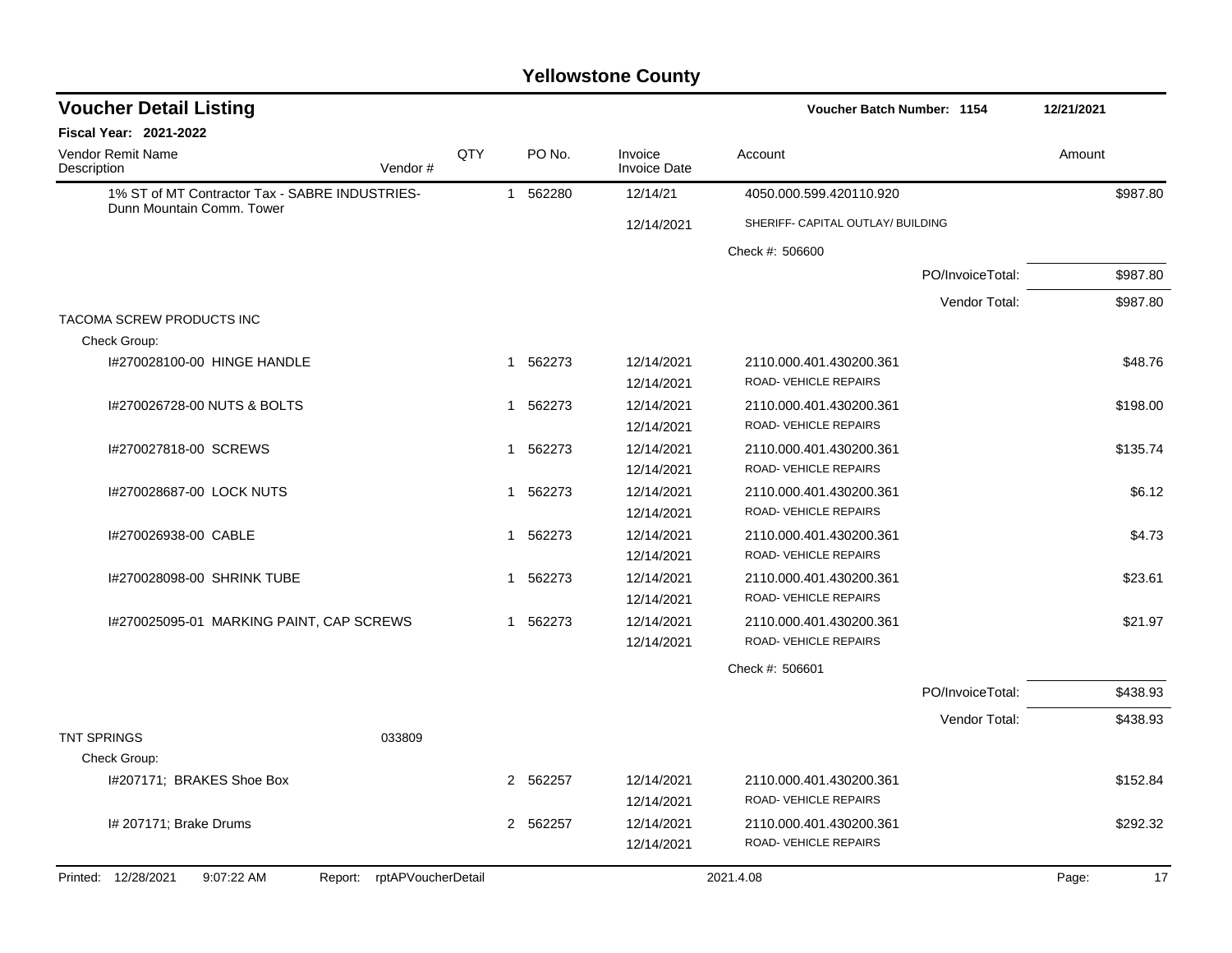| <b>Voucher Detail Listing</b>                    |         |     |                        | Voucher Batch Number: 1154     | 12/21/2021              |                  |             |
|--------------------------------------------------|---------|-----|------------------------|--------------------------------|-------------------------|------------------|-------------|
| <b>Fiscal Year: 2021-2022</b>                    |         |     |                        |                                |                         |                  |             |
| <b>Vendor Remit Name</b><br>Description          | Vendor# | QTY | PO No.                 | Invoice<br><b>Invoice Date</b> | Account                 |                  | Amount      |
|                                                  |         |     |                        |                                | Check #: 506602         |                  |             |
|                                                  |         |     |                        |                                |                         | PO/InvoiceTotal: | \$445.16    |
|                                                  |         |     |                        |                                |                         | Vendor Total:    | \$445.16    |
| <b>TOWN &amp; COUNTRY SUPPLY</b><br>Check Group: | 003930  |     |                        |                                |                         |                  |             |
| 1#9097 DIESEL FUEL                               |         |     | 1 562248               | 12/14/2021                     | 2110.000.401.430200.231 |                  | \$250.00    |
|                                                  |         |     |                        | 12/14/2021                     | ROAD- GAS/OIL/GREASE    |                  |             |
| 1#255 DIESEL FUEL                                |         |     | 562248<br>1            | 12/14/2021                     | 2110.000.401.430200.231 |                  | \$239.00    |
|                                                  |         |     |                        | 12/14/2021                     | ROAD- GAS/OIL/GREASE    |                  |             |
| 1#8758 DIESEL FUEL                               |         |     | 562248<br>1            | 12/14/2021                     | 2110.000.401.430200.231 |                  | \$200.00    |
|                                                  |         |     |                        | 12/14/2021                     | ROAD- GAS/OIL/GREASE    |                  |             |
| 1#6685 DIESEL FUEL                               |         |     | 562248<br>1            | 12/14/2021                     | 2110.000.401.430200.231 |                  | \$200.00    |
|                                                  |         |     |                        | 12/14/2021                     | ROAD- GAS/OIL/GREASE    |                  |             |
| 1#9768 DIESEL FUEL & DEF                         |         |     | 1 562248               | 12/14/2021                     | 2110.000.401.430200.231 |                  | \$178.11    |
|                                                  |         |     |                        | 12/14/2021                     | ROAD- GAS/OIL/GREASE    |                  |             |
| 1#9627 DIESEL FUEL & DEF                         |         |     | 1 562248               | 12/14/2021                     | 2110.000.401.430200.231 |                  | \$259.99    |
|                                                  |         |     |                        | 12/14/2021                     | ROAD- GAS/OIL/GREASE    |                  |             |
| 1#422572 DIESEL FUEL 410 @ 3.12539               |         |     | 1 562248               | 12/14/2021                     | 2110.000.401.430200.231 |                  | \$1,281.41  |
|                                                  |         |     |                        | 12/14/2021                     | ROAD- GAS/OIL/GREASE    |                  |             |
| 1#422627 DIESEL FUEL 388 @ 3.099587              |         |     | 1 562248               | 12/14/2021                     | 2110.000.401.430200.231 |                  | \$1,202.64  |
|                                                  |         |     |                        | 12/14/2021                     | ROAD- GAS/OIL/GREASE    |                  |             |
| 1#420357 UNLEADED FUEL 500 @ 3.564               |         |     | 562248<br>$\mathbf{1}$ | 12/14/2021                     | 2110.000.401.430200.231 |                  | \$1,782.40  |
|                                                  |         |     |                        | 12/14/2021                     | ROAD- GAS/OIL/GREASE    |                  |             |
| 1#420357 DIESEL FUEL 5999 @ 3.026136             |         |     | 562248<br>1            | 12/14/2021                     | 2110.000.401.430200.231 |                  | \$18,153.79 |
|                                                  |         |     |                        | 12/14/2021                     | ROAD- GAS/OIL/GREASE    |                  |             |
| 1#421123 DIESEL FUEL 365 @ 2.9297                |         |     | 562248<br>1            | 12/14/2021                     | 2110.000.401.430200.231 |                  | \$1,069.34  |
|                                                  |         |     |                        | 12/14/2021                     | ROAD- GAS/OIL/GREASE    |                  |             |
| 1#421152 DIESEL FUEL 395 @ 2.9626                |         |     | 562248<br>1            | 12/14/2021                     | 2110.000.401.430200.231 |                  | \$1,170.23  |
|                                                  |         |     |                        | 12/14/2021                     | ROAD- GAS/OIL/GREASE    |                  |             |
| 1#422568 DIESEL FUEL 501 @ 3.125728              |         |     | 1 562248               | 12/14/2021                     | 2110.000.401.430200.231 |                  | \$1,565.99  |
|                                                  |         |     |                        | 12/14/2021                     | ROAD- GAS/OIL/GREASE    |                  |             |
|                                                  |         |     |                        |                                |                         |                  |             |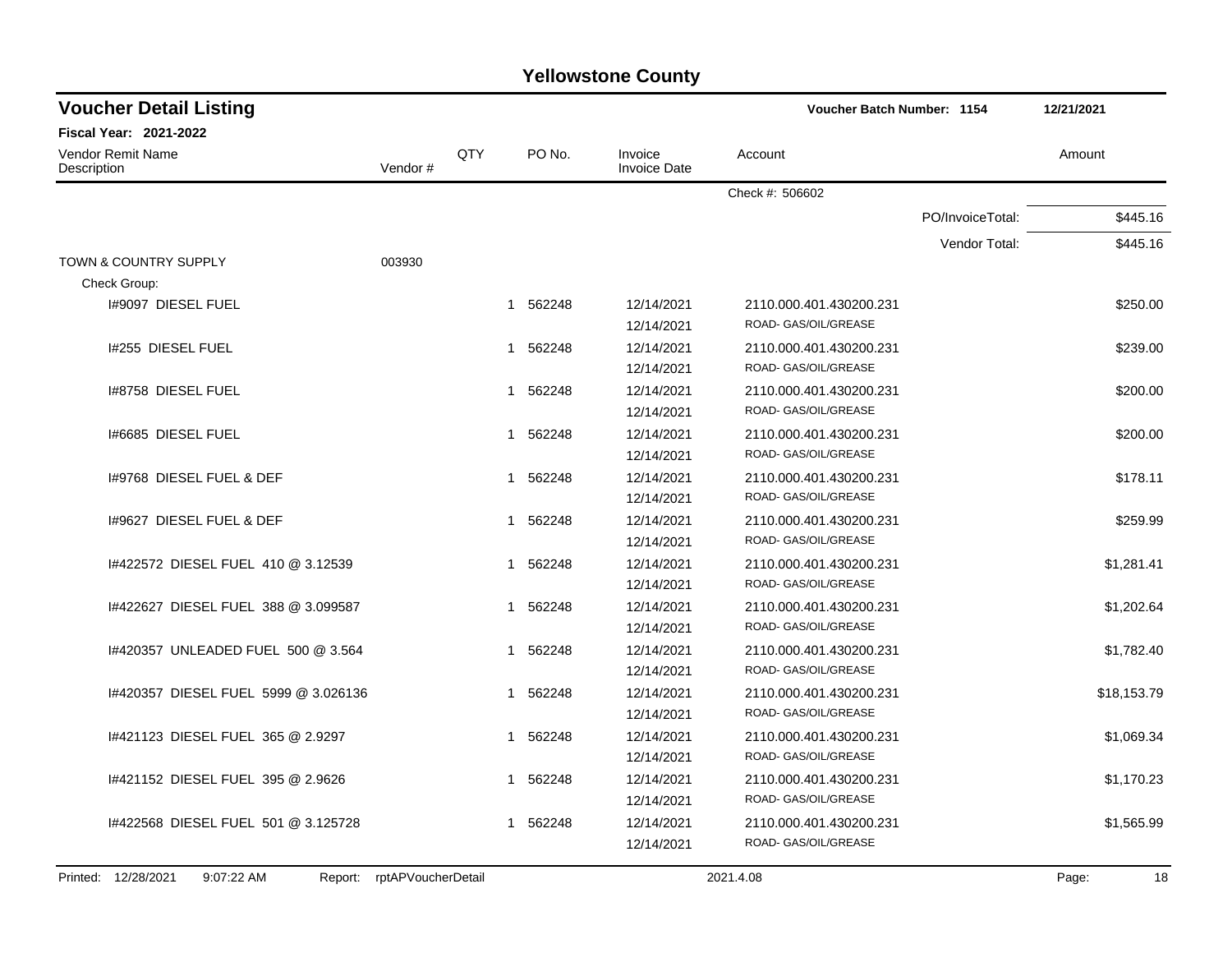|                                               |                            |     |              |          | <b>Yellowstone County</b> |                                   |                  |             |
|-----------------------------------------------|----------------------------|-----|--------------|----------|---------------------------|-----------------------------------|------------------|-------------|
| <b>Voucher Detail Listing</b>                 |                            |     |              |          |                           | Voucher Batch Number: 1154        |                  | 12/21/2021  |
| Fiscal Year: 2021-2022                        |                            |     |              |          |                           |                                   |                  |             |
| Vendor Remit Name<br>Description              | Vendor#                    | QTY |              | PO No.   | Invoice<br>Invoice Date   | Account                           |                  | Amount      |
| 1#422830 DIELSEL FUEL 5900 @ 3.01649          |                            |     | $\mathbf{1}$ | 562248   | 12/14/2021                | 2110.000.401.430200.231           |                  | \$17,797.30 |
|                                               |                            |     |              |          | 12/14/2021                | ROAD- GAS/OIL/GREASE              |                  |             |
| I#423013 DIESEL FUEL 270 @ 3.0634             |                            |     | 1            | 562248   | 12/14/2021                | 2110.000.401.430200.231           |                  | \$827.12    |
|                                               |                            |     |              |          | 12/14/2021                | ROAD- GAS/OIL/GREASE              |                  |             |
| 1#423014 DIESEL FUEL 282 @ 3.0634             |                            |     | -1           | 562248   | 12/14/2021                | 2110.000.401.430200.231           |                  | \$863.88    |
|                                               |                            |     |              |          | 12/14/2021                | ROAD- GAS/OIL/GREASE              |                  |             |
| 1#16219 DIESEL FUEL & DEF                     |                            |     | 1            | 562248   | 12/14/2021                | 2110.000.401.430200.231           |                  | \$259.99    |
|                                               |                            |     |              |          | 12/14/2021                | ROAD- GAS/OIL/GREASE              |                  |             |
|                                               |                            |     |              |          |                           | Check #: 506603                   |                  |             |
|                                               |                            |     |              |          |                           |                                   | PO/InvoiceTotal: | \$47,301.19 |
|                                               |                            |     |              |          |                           |                                   | Vendor Total:    | \$47,301.19 |
| <b>TRUENORTH STEEL</b>                        |                            |     |              |          |                           |                                   |                  |             |
| Check Group:                                  |                            |     |              |          |                           |                                   |                  |             |
| I#BI0000026110; 72" CSP Helical 30 ft         |                            |     |              | 2 562266 | 12/14/2021                | 2130.000.402.430244.400           |                  | \$6,478.20  |
|                                               |                            |     |              |          | 12/14/2021                | <b>BRIDGE- BUILDING MATERIALS</b> |                  |             |
| I#BI0000026110; 73" CSP Helical Culvert 20 ft |                            |     | -1           | 562266   | 12/14/2021                | 2130.000.402.430244.400           |                  | \$2,159.40  |
|                                               |                            |     |              |          | 12/14/2021                | <b>BRIDGE- BUILDING MATERIALS</b> |                  |             |
| I#BI0000026110; 72" Bands 16 ga x 24"w        |                            |     |              | 2 562266 | 12/14/2021                | 2130.000.402.430244.400           |                  | \$741.04    |
|                                               |                            |     |              |          | 12/14/2021                | BRIDGE- BUILDING MATERIALS        |                  |             |
|                                               |                            |     |              |          |                           | Check #: 506604                   |                  |             |
|                                               |                            |     |              |          |                           |                                   | PO/InvoiceTotal: | \$9,378.64  |
|                                               |                            |     |              |          |                           |                                   | Vendor Total:    | \$9,378.64  |
| WATSON, LAURA.                                |                            |     |              |          |                           |                                   |                  |             |
| Check Group:                                  |                            |     |              |          |                           |                                   |                  |             |
| VA BURIAL BENEFIT LARRY E WATSON 11/19/21     |                            |     | -1           | 562307   | 12/16/2021                | 1000.000.199.450200.396           |                  | \$250.00    |
|                                               |                            |     |              |          | 12/16/2021                | MISC- FUNERAL EXPENSE/BURIALS     |                  |             |
|                                               |                            |     |              |          |                           | Check #: 506605                   |                  |             |
|                                               |                            |     |              |          |                           |                                   | PO/InvoiceTotal: | \$250.00    |
|                                               |                            |     |              |          |                           |                                   | Vendor Total:    | \$250.00    |
| WESTERN SECURITY BANK                         |                            |     |              |          |                           |                                   |                  |             |
| Printed: 12/28/2021<br>9:07:22 AM             | Report: rptAPVoucherDetail |     |              |          |                           | 2021.4.08                         |                  | 19<br>Page: |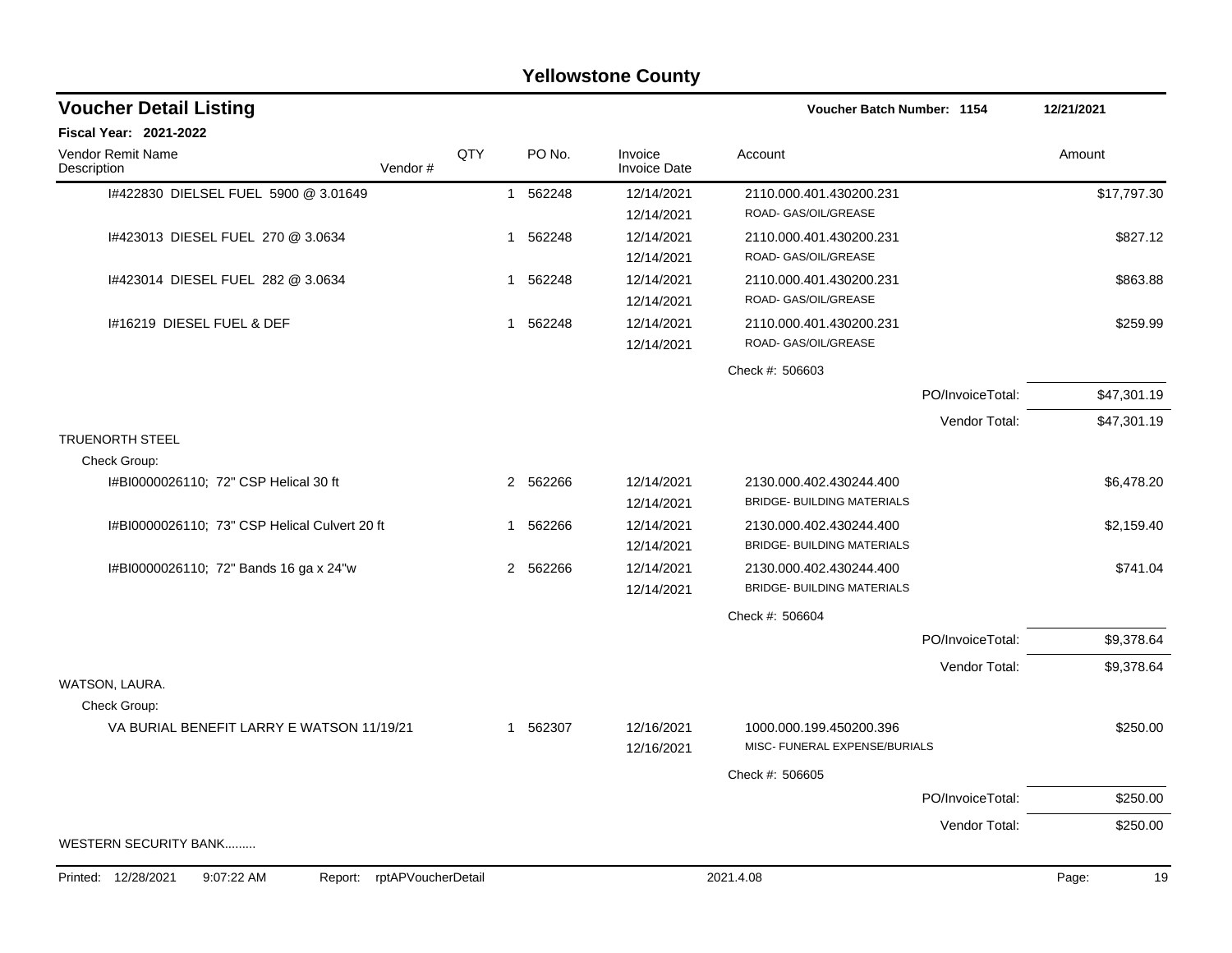| <b>Yellowstone County</b>                   |         |     |              |        |                                |                                                                     |                  |             |  |  |
|---------------------------------------------|---------|-----|--------------|--------|--------------------------------|---------------------------------------------------------------------|------------------|-------------|--|--|
| <b>Voucher Detail Listing</b>               |         |     |              |        |                                | Voucher Batch Number: 1154                                          |                  | 12/21/2021  |  |  |
| <b>Fiscal Year: 2021-2022</b>               |         |     |              |        |                                |                                                                     |                  |             |  |  |
| <b>Vendor Remit Name</b><br>Description     | Vendor# | QTY |              | PO No. | Invoice<br><b>Invoice Date</b> | Account                                                             |                  | Amount      |  |  |
| Check Group:                                |         |     |              |        |                                |                                                                     |                  |             |  |  |
| Mailback Ref Receipt #21-28491 DOC #3996963 |         |     | 1            | 562287 | 12/15/2021<br>12/15/2021       | 1000.000.000.341040.000<br><b>GENERAL CLERK &amp; RECORDER FEES</b> |                  | \$10.00     |  |  |
|                                             |         |     |              |        |                                | Check #: 506606                                                     |                  |             |  |  |
|                                             |         |     |              |        |                                |                                                                     | PO/InvoiceTotal: | \$10.00     |  |  |
|                                             |         |     |              |        |                                |                                                                     | Vendor Total:    | \$10.00     |  |  |
| <b>WHALEN TIRE</b>                          | 006480  |     |              |        |                                |                                                                     |                  |             |  |  |
| Check Group:                                |         |     |              |        |                                |                                                                     |                  |             |  |  |
| I#801482 6 17.5R25 TIRES                    |         |     | 1            | 562255 | 12/14/2021<br>12/14/2021       | 2110.000.401.430200.361<br>ROAD-VEHICLE REPAIRS                     |                  | \$10,080.00 |  |  |
| I#801117 TIRE SEALER                        |         |     | 1            | 562255 | 12/14/2021                     | 2130.000.402.430244.361                                             |                  | \$300.00    |  |  |
|                                             |         |     |              |        | 12/14/2021                     | <b>BRIDGE- VEHICLE REPAIRS</b>                                      |                  |             |  |  |
|                                             |         |     |              |        |                                | Check #: 506607                                                     |                  |             |  |  |
|                                             |         |     |              |        |                                |                                                                     | PO/InvoiceTotal: | \$10,380.00 |  |  |
|                                             |         |     |              |        |                                |                                                                     | Vendor Total:    | \$10,380.00 |  |  |
| WILSON, JOLENE                              |         |     |              |        |                                |                                                                     |                  |             |  |  |
| Check Group:                                |         |     |              |        |                                |                                                                     |                  |             |  |  |
| FINAL SETTLEMENT 12/8/21                    |         |     | 1            | 562285 | 12/15/2021                     | 2190.000.429.510330.398                                             |                  | \$30,000.00 |  |  |
|                                             |         |     |              |        | 12/15/2021                     | LIAB INSUR- CONTRACTS/EEO                                           |                  |             |  |  |
|                                             |         |     |              |        |                                | Check #: 506608                                                     |                  |             |  |  |
|                                             |         |     |              |        |                                |                                                                     | PO/InvoiceTotal: | \$30,000.00 |  |  |
|                                             |         |     |              |        |                                |                                                                     | Vendor Total:    | \$30,000.00 |  |  |
| YELLOWSTONE BANK                            | 036466  |     |              |        |                                |                                                                     |                  |             |  |  |
| Check Group:                                |         |     |              |        |                                |                                                                     |                  |             |  |  |
| Mailback Ref Receipt #21-29086 DOC#3997846  |         |     | $\mathbf{1}$ | 562284 | 12/15/2021<br>12/15/2021       | 1000.000.000.341040.000<br><b>GENERAL CLERK &amp; RECORDER FEES</b> |                  | \$10.00     |  |  |
|                                             |         |     |              |        |                                | Check #: 506609                                                     |                  |             |  |  |
|                                             |         |     |              |        |                                |                                                                     | PO/InvoiceTotal: | \$10.00     |  |  |
|                                             |         |     |              |        |                                |                                                                     | Vendor Total:    | \$10.00     |  |  |
|                                             |         |     |              |        |                                |                                                                     |                  |             |  |  |